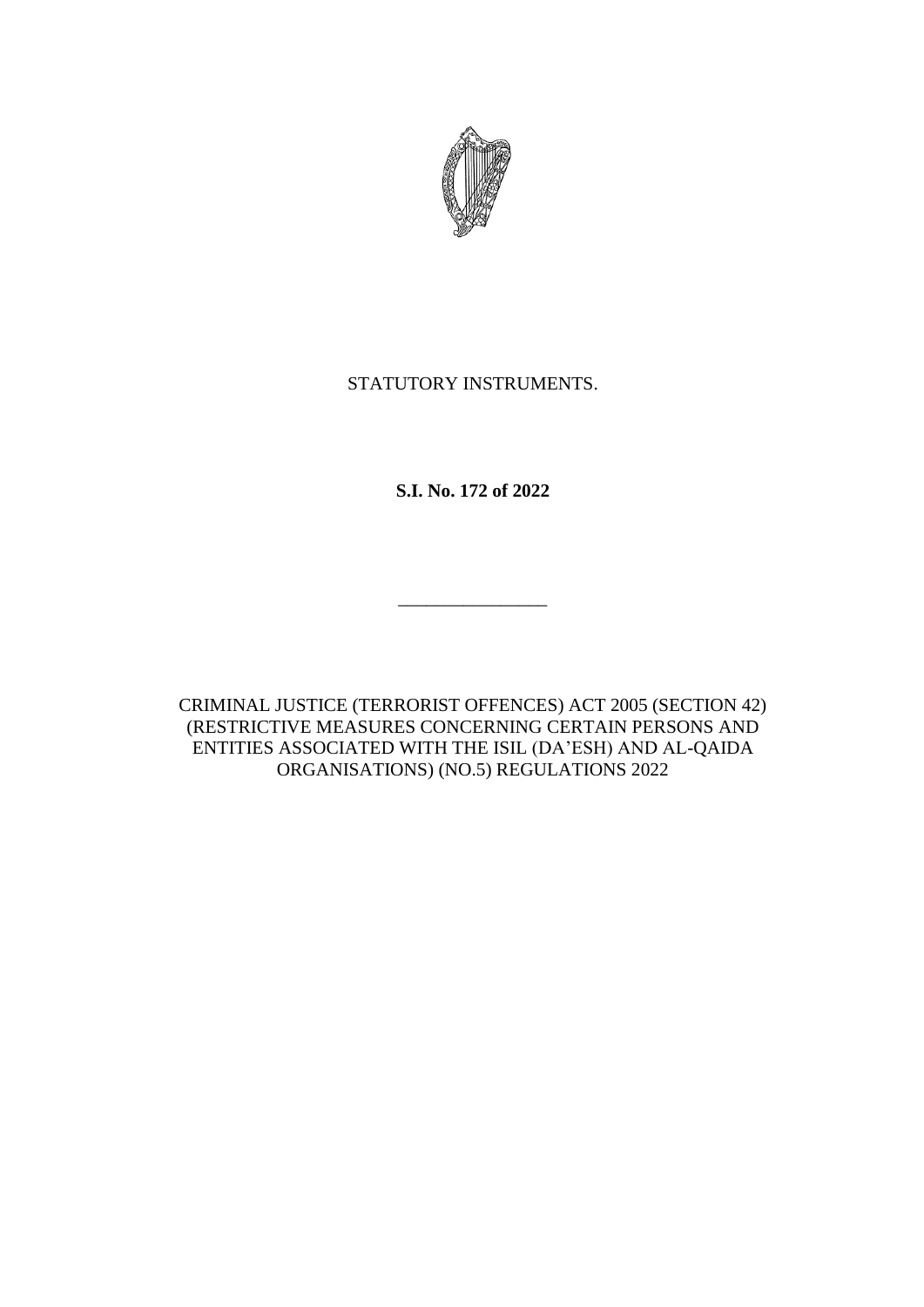## S.I. No. 172 of 2022

### CRIMINAL JUSTICE (TERRORIST OFFENCES) ACT 2005 (SECTION 42) (RESTRICTIVE MEASURES CONCERNING CERTAIN PERSONS AND ENTITIES ASSOCIATED WITH THE ISIL (DA'ESH) AND AL-QAIDA ORGANISATIONS) (NO.5) REGULATIONS 2022

WHEREAS the Council Regulation (EC) No. 881/2002 was adopted by the Council on 27 May 2002; and

WHEREAS I, PASCHAL DONOHOE, Minister for Finance am of the opinion that the said Council Regulation is for the purpose of, or will contribute to, combating terrorism through the adoption of specific restrictive measures, directed at persons, groups or entities, for the identification, detection, freezing or seizure of their assets of any kind;

NOW I, PASCHAL DONOHOE, Minister for Finance, in exercise of the powers conferred on me by subsections (2) and (6) of section 42 of the Criminal Justice (Terrorist Offences) Act 2005 (No. 2 of 2005), and for the purpose of giving full effect to Council Regulation (EC) No. 881/2002 of 27 May  $2002<sup>1</sup>$ , hereby make the following regulations:

1. These Regulations may be cited as the Criminal Justice (Terrorist Offences) Act 2005 (Section 42) (Restrictive Measures concerning Certain Persons and Entities Associated with the ISIL (Da'esh) and Al-Qaida Organisations) (No.5) Regulations 2022.

2. (1) In these Regulations -

"Act" means the Criminal Justice (Terrorist Offences) Act 2005 (No. 2 of 2005);

"Bank" means the Central Bank of Ireland;

"Council Regulation" means Council Regulation (EC) No. 881/2002 of 27 May  $2002<sup>1</sup>$  as amended by the European acts specified in the Schedule;

"European act" means an act adopted by an institution of the European Union or an institution of the European Communities.

(2) A word or expression that is used in these Regulations and that is also used in the Council Regulation has the same meaning in these Regulations as it has in the Council Regulation.

3. It is a requirement within the meaning of subsection (3) of section 42 of the Act that a person shall not contravene the Council Regulation.

<sup>1</sup> OJ No. L 139, 29.5.2002, p. 9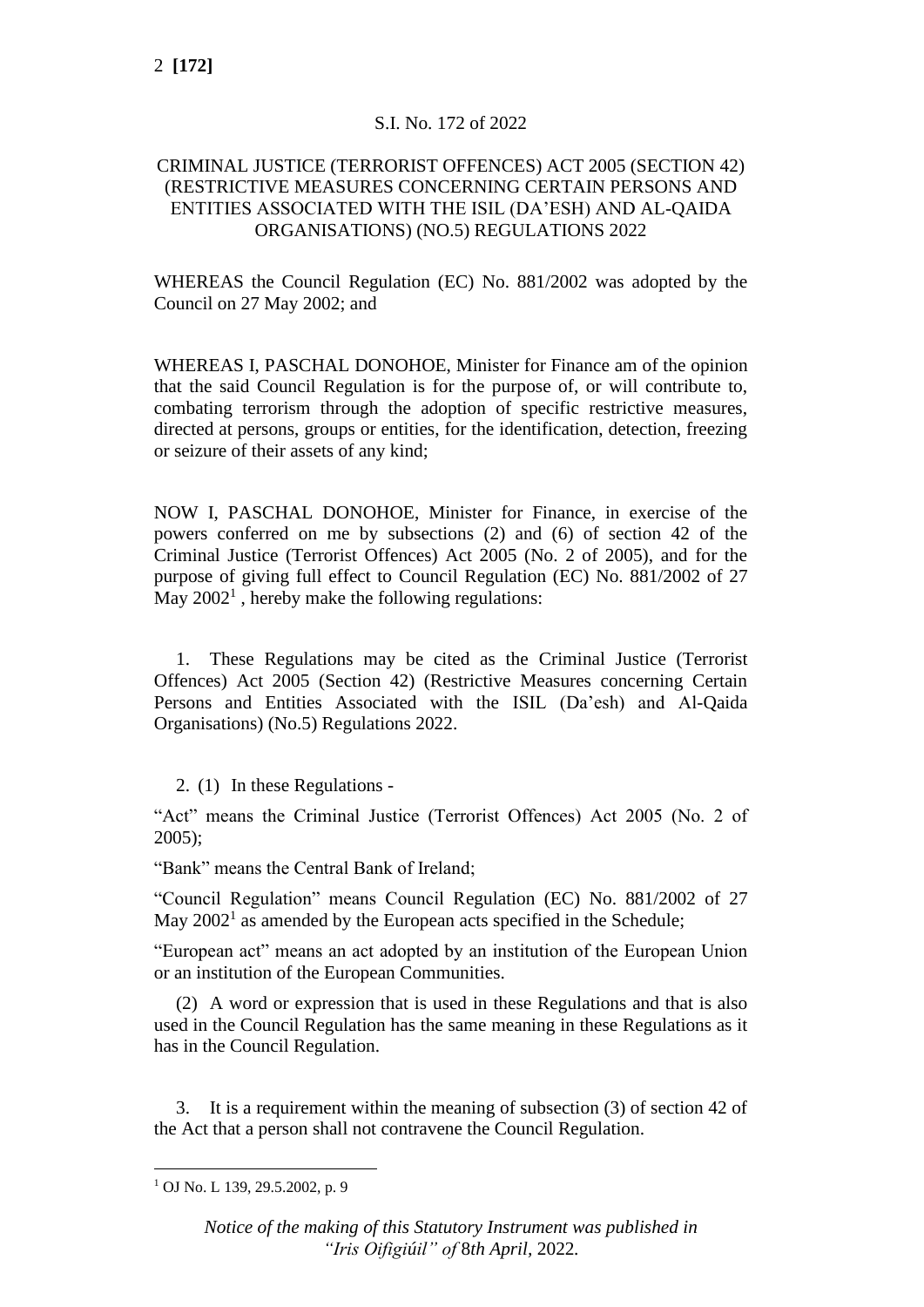4. (1) The Bank may, for the purposes of these Regulations and the Council Regulation, give to any person such directions as it considers appropriate.

(2) A direction under this Regulation shall be in writing.

(3) It is a requirement within the meaning of subsection (7) of section 42 of the Act that a person to whom a direction is given under this Regulation shall comply with the direction.

5. The Criminal Justice (Terrorist Offences) Act 2005 (Section 42) (Restrictive Measures concerning Certain Persons and Entities Associated with the ISIL (Da'esh) and Al- Qaida Organisations) (No.4) Regulations 2022 (S.I. No. 69 of 2022) are revoked.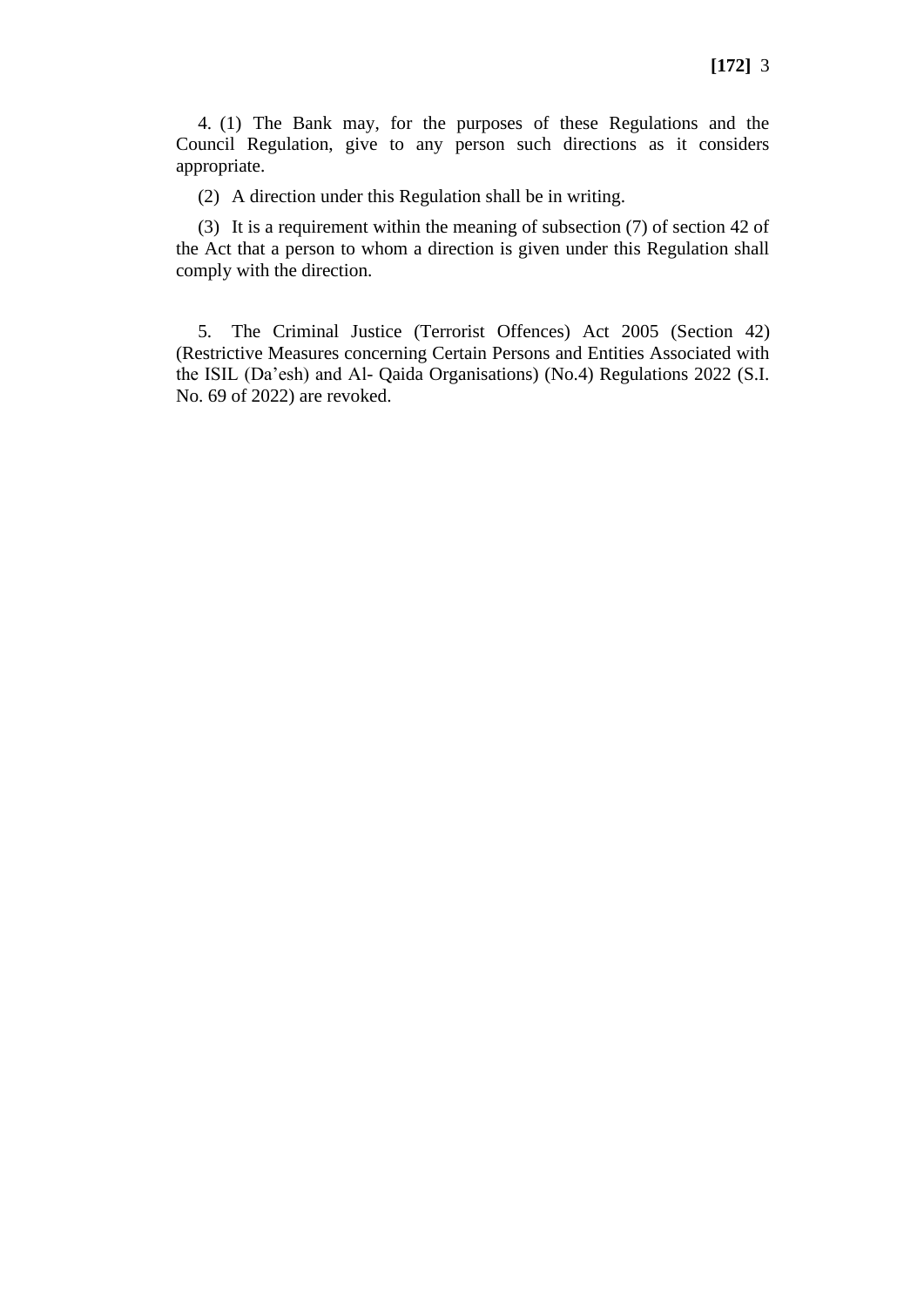#### SCHEDULE

## EUROPEAN ACTS AMENDING COUNCIL REGULATION NO. 881/2002 OF 27 May 2002

- 1. Commission Regulation (EC) No. 951/2002 of 3 June 2002<sup>2</sup>
- 2. Commission Regulation (EC) No. 1580/2002 of 4 September 2002<sup>3</sup>
- 3. Commission Regulation (EC) No. 1644/2002 of 13 September 2002<sup>4</sup>
- 4. Commission Regulation (EC) No. 1754/2002 of 1 October  $2002<sup>5</sup>$
- 5. Commission Regulation (EC) No. 1823/2002 of 11 October 2002<sup>6</sup>
- 6. Commission Regulation (EC) No. 1893/2002 of 23 October 2002<sup>7</sup>
- 7. Commission Regulation (EC) No. 1935/2002 of 29 October 2002<sup>8</sup>
- 8. Commission Regulation (EC) No. 2083/2002 of 22 November 2002<sup>9</sup>
- 9. Commission Regulation (EC) No. 145/2003 of 27 January 2003<sup>10</sup>
- 10. Commission Regulation (EC) No. 215/2003 of 3 February 2003<sup>11</sup>
- 11. Commission Regulation (EC) No. 244/2003 of 7 February 2003<sup>12</sup>
- 12. Commission Regulation (EC) No. 342/2003 of 21 February 2003<sup>13</sup>
- 13. Commission Regulation (EC) No. 350/2003 of 25 February 2003<sup>14</sup>
- 14. Commission Regulation (EC) No. 370/2003 of 27 February 2003<sup>15</sup>
- 15. Commission Regulation (EC) No. 414/2003 of 5 March 2003<sup>16</sup>
- 16. Council Regulation (EC) No. 561/2003 of 27 March 2003<sup>17</sup>
- 17. Commission Regulation (EC) No. 742/2003 of 28 April 2003 <sup>18</sup>
- 18. Commission Regulation (EC) No. 866/2003 of 19 May 2003<sup>19</sup>
- 19. Commission Regulation (EC) No. 1012/2003 of 12 June 2003<sup>20</sup>

- <sup>4</sup> OJ No. L 247, 14.9.2002, p. 25 <sup>5</sup> OJ No. L 264, 2.10.2002, p. 23
- <sup>6</sup> OJ No. L 276, 12.10.2002, p. 26
- <sup>7</sup> OJ No. L 286, 24.10.2002, p. 19
- <sup>8</sup> OJ No. L 295, 30.10.2002, p. 11
- <sup>9</sup> OJ No. L 319, 23.11.2002, p. 22
- <sup>10</sup> OJ No. L 23, 28.1.2003, p. 22
- <sup>11</sup> OJ No. L 28, 4.2.2003, p. 41
- <sup>12</sup> OJ No. L 33, 8.2.2003, p. 28 <sup>13</sup> OJ No. L 49, 22.2.2003, p. 13
- <sup>14</sup> OJ No. L 51, 26.2.2003, p. 19
- <sup>15</sup> OJ No. L 53, 28.2.2003, p. 33
- <sup>16</sup> OJ No. L 62, 6.3.2003, p. 24
- <sup>17</sup> OJ No. L 82, 29.3.2003, p. 1
- <sup>18</sup> OJ No. L 106, 29.4.2003, p. 16
- <sup>19</sup> OJ No. L 124, 20.5.2003, p.19
- <sup>20</sup> OJ No. L 146, 13.6.2003, p. 50

<sup>2</sup> OJ No. L 145, 4.6.2002, p. 14

<sup>3</sup> OJ No. L 237, 5.9.2002, p. 3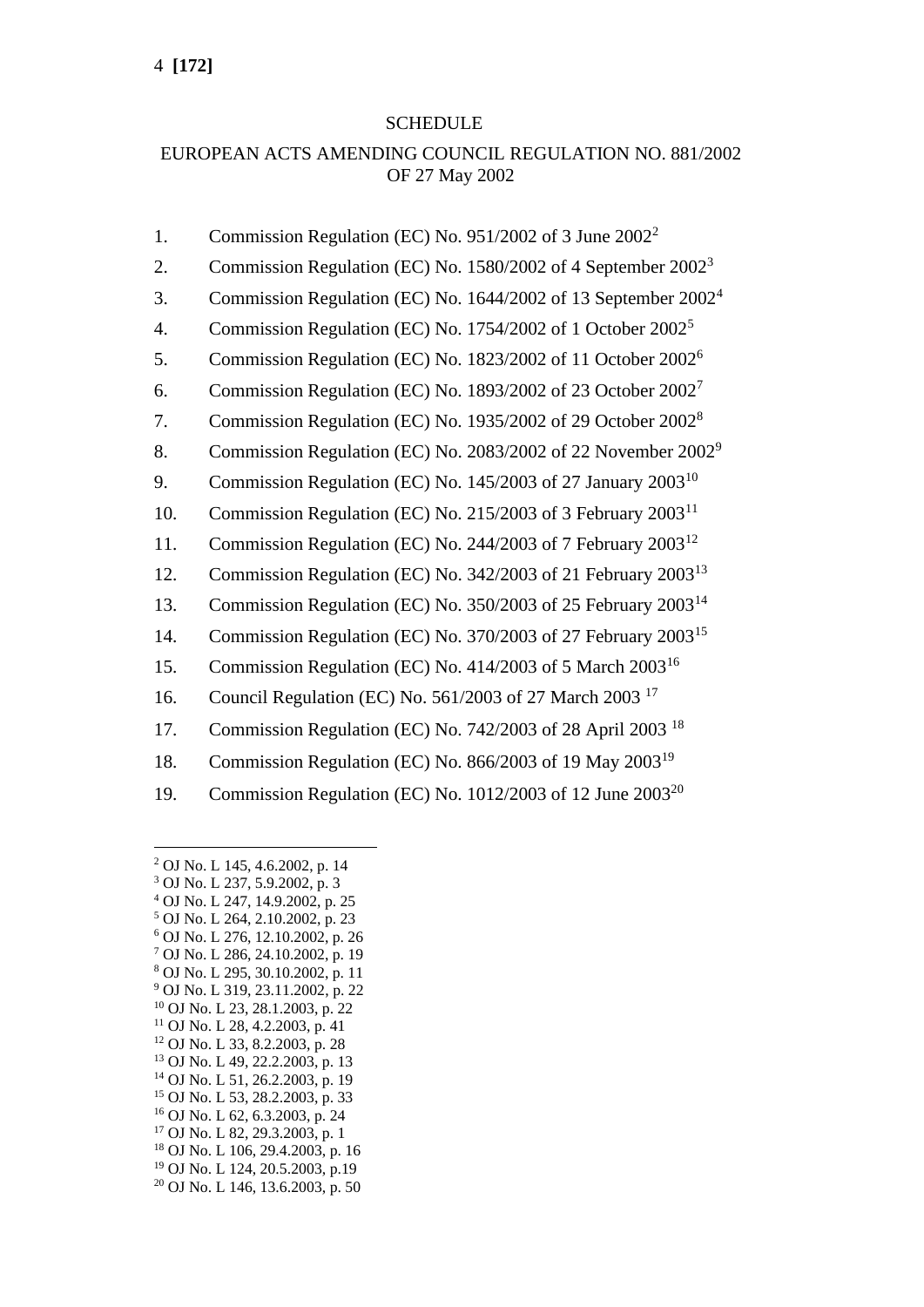- 20. Commission Regulation (EC) No. 1184/2003 of 2 July  $2003^{21}$
- 21. Commission Regulation (EC) No.  $1456/2003$  of 14 August  $2003^{22}$
- 22. Commission Regulation (EC) No. 1607/2003 of 12 September 2003<sup>23</sup>
- 23. Act concerning the conditions of Accession of the Czech Republic, the Republic of Estonia, the Republic of Cyprus, the Republic of Latvia, the Republic of Lithuania, the Republic of Hungary, the Republic of Malta, the Republic of Poland, the Republic of Slovenia and the Slovak Republic and the Adjustments to the Treaties on which the European Union is founded $24$
- 24. Commission Regulation (EC) No. 1724/2003 of 29 September  $2003^{25}$
- 25. Commission Regulation (EC) No. 1991/2003 of 12 November  $2003^{26}$
- 26. Commission Regulation (EC) No. 2049/2003 of 20 November  $2003^{27}$
- 27. Commission Regulation (EC) No. 2157/2003 of 10 December 2003<sup>28</sup>
- 28. Commission Regulation (EC) No. 19/2004 of 7 January 2004<sup>29</sup>
- 29. Commission Regulation (EC) No. 100/2004 of 21 January 2004<sup>30</sup>
- 30. Commission Regulation (EC) No. 180/2004 of 30 January  $2004^{31}$
- 31. Commission Regulation (EC) No. 391/2004 of 1 March 2004<sup>32</sup>
- 32. Commission Regulation (EC) No. 524/2004 of 19 March 2004<sup>33</sup>
- 33. Commission Regulation (EC) No. 667/2004 of 7 April 2004<sup>34</sup>
- 34. Commission Regulation (EC) No. 950/2004 of 6 May 2004<sup>35</sup>
- 35. Commission Regulation (EC) No. 984/2004 of 14 May 2004<sup>36</sup>
- 36. Commission Regulation (EC) No.  $1187/2004$  of 25 June  $2004^{37}$
- 37. Commission Regulation (EC) No. 1237/2004 of 5 July 2004<sup>38</sup>
- 38. Commission Regulation (EC) No. 1277/2004 of 12 July 2004<sup>39</sup>

 OJ No. L 165, 3.7.2003, p. 21 OJ No. L 206, 15.8.2003, p. 27 OJ No. L 229, 13.9.2003, p. 19 OJ No. L 236, 23.9.2003, p. 33 OJ No. L 247, 30.9.2003, p. 18 OJ No. L 295, 13.11.2003, p. 81 OJ No. L 303, 21.11.2003, p. 20 OJ No. L 324, 11.12.2003, p. 17 OJ No. L 4, 8.1.2004, p. 11 OJ No. L 15, 22.1.2004, p. 18 OJ No. L 28, 31.1.2004, p. 15 OJ No. L 64, 2.3.2004, p. 36 OJ No. L 83, 20.3.2004, p. 10 OJ No. L 104, 8.4.2004, p. 110 OJ No. L 173, 7.5.2004, p. 6 OJ No. L 180, 15.5.2004, p. 24 OJ No. L 227, 26.6.2004, p. 19 OJ No. L 235, 6.7.2004, p. 5 OJ No. L 241, 13.7.2004, p. 12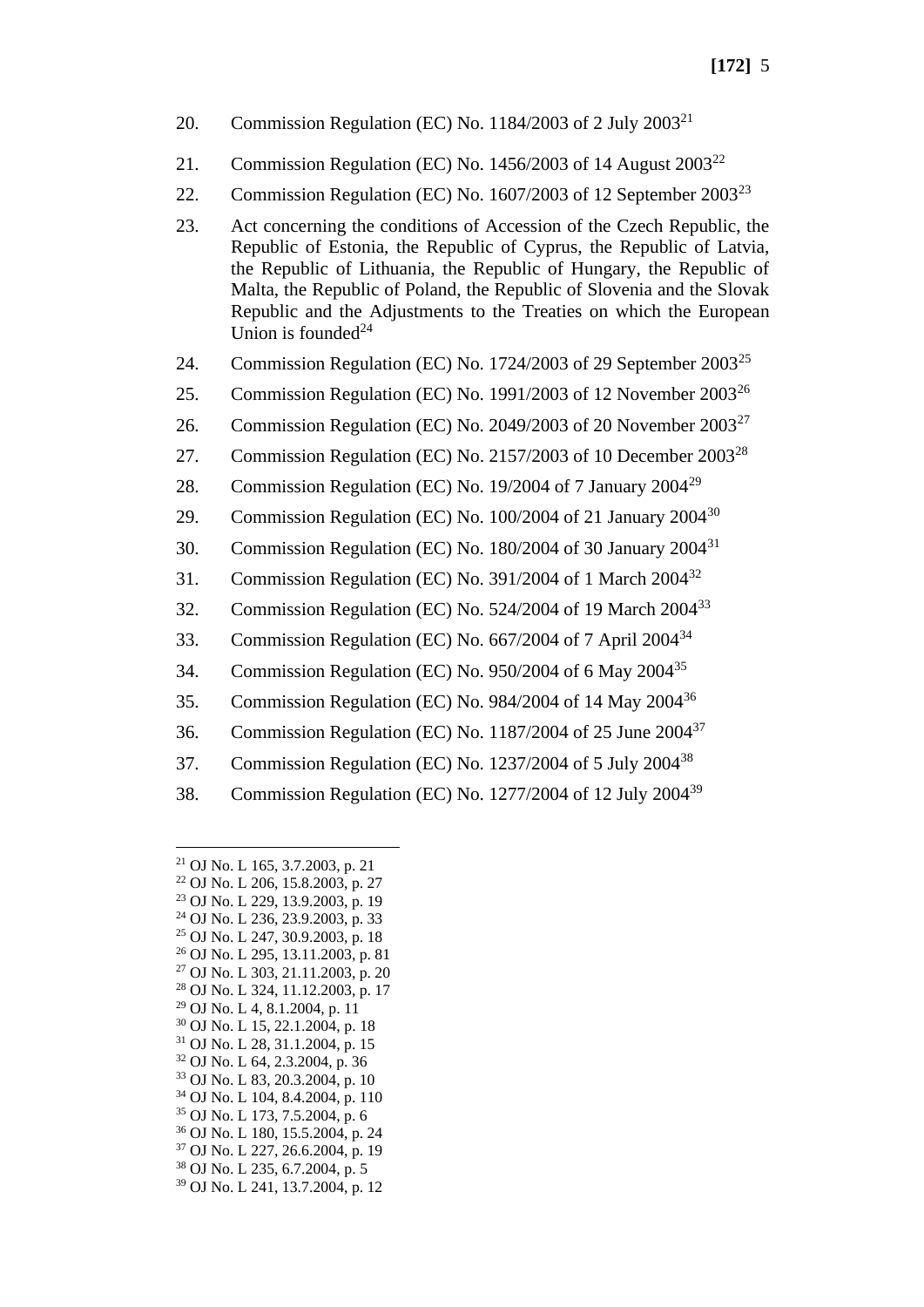| 39. | Commission Regulation (EC) No. 1728/2004 of 1 October 2004 <sup>40</sup>    |
|-----|-----------------------------------------------------------------------------|
| 40. | Commission Regulation (EC) No. 1840/2004 of 21 October 2004 <sup>41</sup>   |
| 41. | Commission Regulation (EC) No. 2034/2004 of 26 November 2004 <sup>42</sup>  |
| 42. | Commission Regulation (EC) No. 2145/2004 of 15 December 2004 <sup>43</sup>  |
| 43. | Commission Regulation (EC) No. 14/2005 of 5 January 2005 <sup>44</sup>      |
| 44. | Commission Regulation (EC) No. 187/2005 of 2 February 2005 <sup>45</sup>    |
| 45. | Commission Regulation (EC) No. 301/2005 of 23 February 2005 <sup>46</sup>   |
| 46. | Commission Regulation (EC) No. 717/2005 of 11 May 2005 <sup>47</sup>        |
| 47. | Commission Regulation (EC) No. 757/2005 of 18 May 2005 <sup>48</sup>        |
| 48. | Commission Regulation (EC) No. 853/2005 of 3 June 2005 <sup>49</sup>        |
| 49. | Commission Regulation (EC) No. 1190/2005 of 20 July 2005 <sup>50</sup>      |
| 50. | Commission Regulation (EC) No. 1264/2005 of 28 July 2005 <sup>51</sup>      |
| 51. | Commission Regulation (EC) No. 1278/2005 of 2 August 2005 <sup>52</sup>     |
| 52. | Commission Regulation (EC) No. 1347/2005 of 16 August 2005 <sup>53</sup>    |
| 53. | Commission Regulation (EC) No. 1378/2005 of 22 August 2005 <sup>54</sup>    |
| 54. | Commission Regulation (EC) No. 1551/2005 of 22 September 2005 <sup>55</sup> |
| 55. | Commission Regulation (EC) No. 1629/2005 of 5 October 2005 <sup>56</sup>    |
| 56. | Commission Regulation (EC) No. 1690/2005 of 14 October 2005 <sup>57</sup>   |
| 57. | Commission Regulation (EC) No. 1797/2005 of 28 October 2005 <sup>58</sup>   |
| 58. | Commission Regulation (EC) No. 1825/2005 of 9 November 2005 <sup>59</sup>   |
| 59. | Commission Regulation (EC) No. 1956/2005 of 29 November 2005 <sup>60</sup>  |
| 60. | Commission Regulation (EC) No. 2018/2005 of 9 December 2005 <sup>61</sup>   |

<sup>40</sup> OJ No. L 306, 2.10.2004, p. 13

- <sup>42</sup> OJ No. L 353, 27.11.2004, p. 11 <sup>43</sup> OJ No. L 370, 17.12.2004, p. 6
- <sup>44</sup> OJ No. L 5, 7.1.2005, p. 10
- <sup>45</sup> OJ No. L 31, 4.2.2005, p. 4
- <sup>46</sup> OJ No. L 51, 24.2.2005, p. 15
- <sup>47</sup> OJ No. L 121, 13.5.2005, p. 62
- <sup>48</sup> OJ No. L 126, 19.5.2005, p. 38
- <sup>49</sup> OJ No. L 141, 4.6.2005, p. 8
- <sup>50</sup> OJ No. L 193, 23.7.2005, p. 27
- <sup>51</sup> OJ No. L 201, 2.8.2005, p. 29
- <sup>52</sup> OJ No. L 202, 3.8.2005, p. 34 <sup>53</sup> OJ No. L 212, 17.8.2005, p. 26
- <sup>54</sup> OJ No. L 219, 24.8.2005, p. 27
- 
- <sup>55</sup> OJ No. L 247, 23.9.2005, p. 30
- <sup>56</sup> OJ No. L 260, 6.10.2005, p. 9 <sup>57</sup> OJ No. L 271, 15.10.2005, p. 31
- <sup>58</sup> OJ No. L 288, 29.10.2005, p. 44
- <sup>59</sup> OJ No. L 294, 10.11.2005, p. 5
- <sup>60</sup> OJ No. L 314, 30.11.2005, p. 14

<sup>41</sup> OJ No. L 322, 23.10.2004, p. 5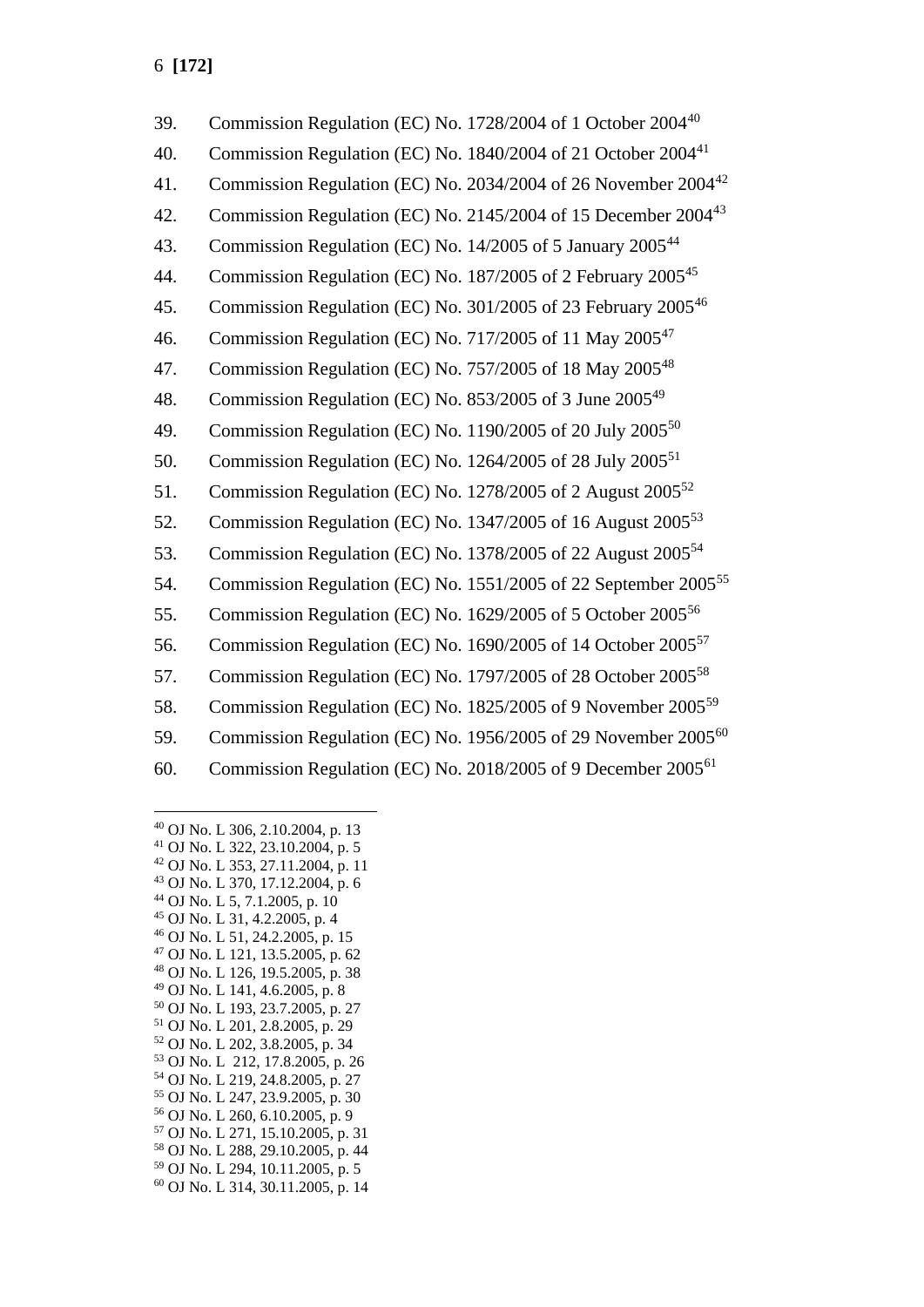| 61. | Commission Regulation (EC) No. 2100/2005 of 20 December 2005 <sup>62</sup> |
|-----|----------------------------------------------------------------------------|
| 62. | Commission Regulation (EC) No. 76/2006 of 17 January 2006 <sup>63</sup>    |
| 63. | Commission Regulation (EC) No. 142/2006 of 26 January 2006 <sup>64</sup>   |
| 64. | Commission Regulation (EC) No. 246/2006 of 10 February 2006 <sup>65</sup>  |
| 65. | Commission Regulation (EC) No. 357/2006 of 28 February 2006 <sup>66</sup>  |
| 66. | Commission Regulation (EC) No. 674/2006 of 28 April 2006 <sup>67</sup>     |
| 67. | Commission Regulation (EC) No. 1189/2006 of 3 August 2006 <sup>68</sup>    |
| 68. | Commission Regulation (EC) No. 1210/2006 of 9 August 2006 <sup>69</sup>    |
| 69. | Commission Regulation (EC) No. 1217/2006 of 10 August 2006 <sup>70</sup>   |
| 70. | Commission Regulation (EC) No. 1228/2006 of 14 August 2006 <sup>71</sup>   |
| 71. | Commission Regulation (EC) No. 1286/2006 of 29 August 2006 <sup>72</sup>   |
| 72. | Commission Regulation (EC) No. 1508/2006 of 11 October 2006 <sup>73</sup>  |
| 73. | Commission Regulation (EC) No. 1685/2006 of 14 November 2006 <sup>74</sup> |
| 74. | Commission Regulation (EC) No. 1823/2006 of 12 December 2006 <sup>75</sup> |
| 75. | Council Regulation (EC) No. 1791/2006 of 20 November 2006 <sup>76</sup>    |
| 76. | Commission Regulation (EC) No. 14/2007 of 10 January 2007 <sup>77</sup>    |
| 77. | Commission Regulation (EC) No. 492/2007 of 3 May 2007 <sup>78</sup>        |
| 78. | Commission Regulation (EC) No. 507/2007 of 8 May 2007 <sup>79</sup>        |
| 79. | Commission Regulation (EC) No. 553/2007 of 22 May 2007 <sup>80</sup>       |
| 80. | Commission Regulation (EC) No. 639/2007 of 8 June 2007 <sup>81</sup>       |
| 81. | Commission Regulation (EC) No. 732/2007 of 26 June 2007 <sup>82</sup>      |
| 82. | Commission Regulation (EC) No. 760/2007 of 29 June 2007 <sup>83</sup>      |
|     |                                                                            |

 OJ No. L 324, 10.12.2005, p. 21 OJ No. L 335, 21.12.2005, p. 34 OJ No. L 12, 18.1.2006, p. 7 OJ No. L 23, 27.1.2006, p. 55 OJ No. L 40, 11.2.2006, p. 13 OJ No. L 59, 1.3.2006, p. 35 OJ No. L 116, 29.4.2006, p. 58 OJ No. L 214, 4.8.2006, p. 21 OJ No. L 219, 10.8.2006, p. 14 OJ No. L 220, 11.8.2006, p. 9 OJ No. L 222.15.8.2006, p. 6 OJ No. L 235, 30.8.2006, p. 14 OJ No. L 280, 12.10.2006, p. 12 OJ No. L 314, 15.11.2006, p. 24 OJ No. L 351, 13.12.2006, p. 9 OJ No. L 363, 20.12.2006, p. 1 OJ No. L 6, 11.1.2007, p. 6 OJ No. L 116, 4.5.2007, p. 5 OJ No. L 119, 9.5.2007, p. 27 OJ No. L 131, 23.5.2007, p. 16 OJ No. L 148, 9.6.2007, p. 5 OJ No. L 166, 28.6.2007, p. 13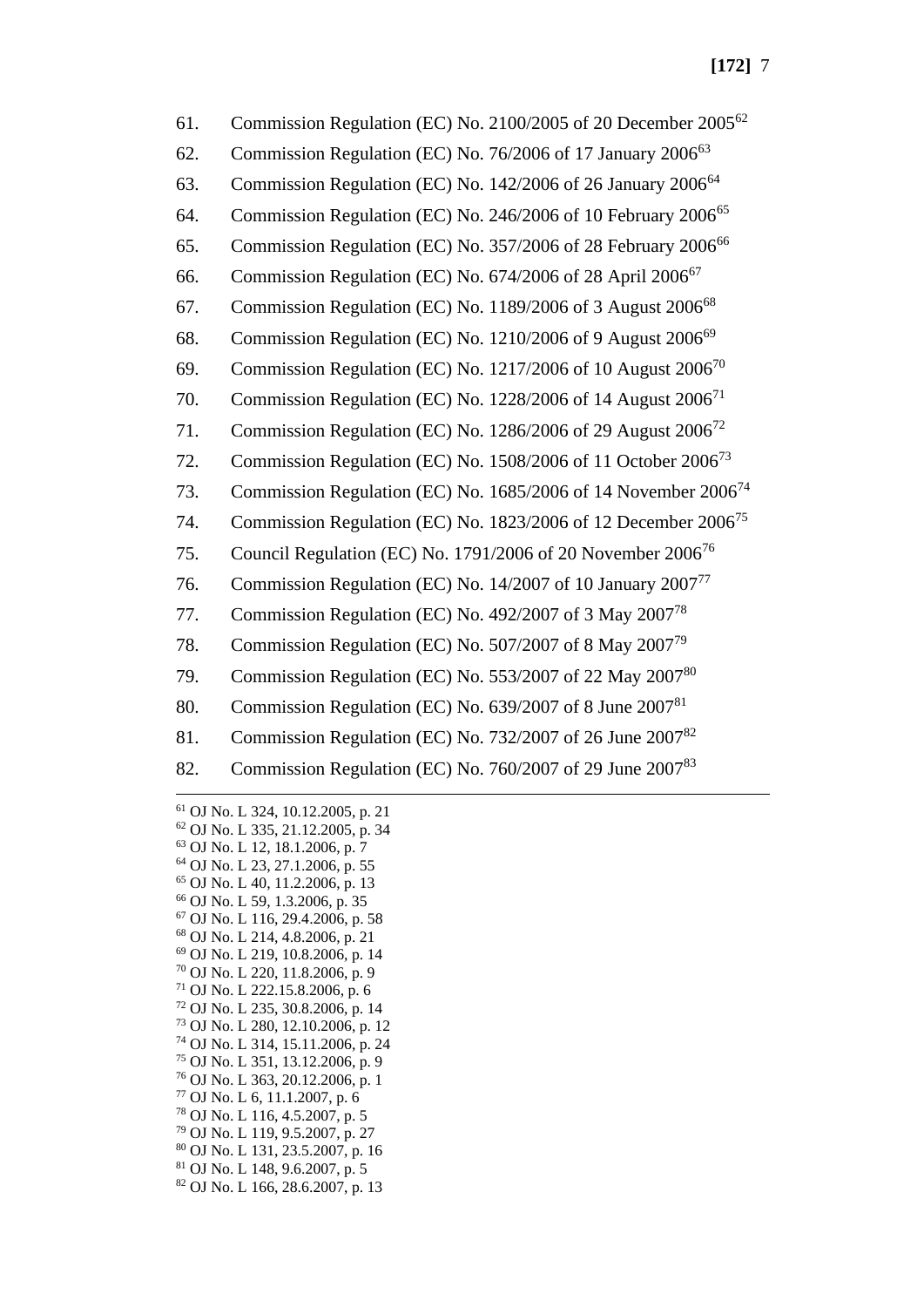| 83.  | Commission Regulation (EC) No. 844/2007 of 17 July 2007 <sup>84</sup>       |
|------|-----------------------------------------------------------------------------|
| 84.  | Commission Regulation (EC) No. 859/2007 of 20 July 2007 <sup>85</sup>       |
| 85.  | Commission Regulation (EC) No. 969/2007 of 17 August 2007 <sup>86</sup>     |
| 86.  | Commission Regulation (EC) No. 996/2007 of 28 August 2007 <sup>87</sup>     |
| 87.  | Commission Regulation (EC) No. 1025/2007 of 3 September 200788              |
| 88.  | Commission Regulation (EC) No. 1104/2007 of 25 September 200789             |
| 89.  | Commission Regulation (EC) No. 1239/2007 of 23 October 2007 <sup>90</sup>   |
| 90.  | Commission Regulation (EC) No. 1291/2007 of 31 October 2007 <sup>91</sup>   |
| 91.  | Commission Regulation (EC) No. 1389/2007 of 26 November 200792              |
| 92.  | Commission Regulation (EC) No. 46/2008 of 18 January 2008 <sup>93</sup>     |
| 93.  | Commission Regulation (EC) No. 59/2008 of 24 January 2008 <sup>94</sup>     |
| 94.  | Commission Regulation (EC) No. 198/2008 of 3 March 2008 <sup>95</sup>       |
| 95.  | Commission Regulation (EC) No. 220/2008 of 11 March 2008 <sup>96</sup>      |
| 96.  | Commission Regulation (EC) No. 374/2008 of 24 April 2008 <sup>97</sup>      |
| 97.  | Commission Regulation (EC) No. 400/2008 of 5 May 2008 <sup>98</sup>         |
| 98.  | Commission Regulation (EC) No. 580/2008 of 18 June 2008 <sup>99</sup>       |
| 99.  | Commission Regulation (EC) No. 678/2008 of 16 July 2008 <sup>100</sup>      |
| 100. | Commission Regulation (EC) No. 803/2008 of 8 August 2008 <sup>101</sup>     |
| 101. | Commission Regulation (EC) No. 974/2008 of 2 October 2008 <sup>102</sup>    |
| 102. | Commission Regulation (EC) No. 1109/2008 of 6 November 2008 <sup>103</sup>  |
| 103. | Commission Regulation (EC) No. 1190/2008 of 28 November 2008 <sup>104</sup> |
| 104. | Commission Regulation (EC) No. 1314/2008 of 19 December 2008 <sup>105</sup> |
|      |                                                                             |

 OJ No. L 172, 30.6.2007, p. 50 OJ No. L 186, 18.7.2007, p. 24 OJ No. L 190, 21.7.2007, p. 7 OJ No. L 215, 18.8.2007, p. 6 OJ No. L 224, 29.8.2007, p. 3 OJ No. L 231, 4.9.2007, p. 4 OJ No. L 250, 26.9.2007, p. 3 OJ No. L 280, 24.10.2007, p. 11 OJ No. L 287, 1.11.2007, p. 12 OJ No. L 310, 28.11.2007, p. 6 OJ No. L 16, 19.1.2008, p. 11 OJ No. L 22, 25.1.2008, p. 4 OJ No. L 59, 4.3.2008, p. 10 OJ No. L 68, 12.3.2008, p. 11 OJ No. L 113, 25.4.2008, p. 15 OJ No. L 118, 6.5.2008, p. 14 OJ No. L 161, 20.6.2008, p. 25 OJ No. L 189, 17.7.2008, p. 23 OJ No. L 214, 9.8.2008, p. 52 OJ No. L 265, 4.10.2008, p. 10 OJ No. L 299, 8.11.2008, p. 23 OJ No. L 322, 2.12.2008, p. 25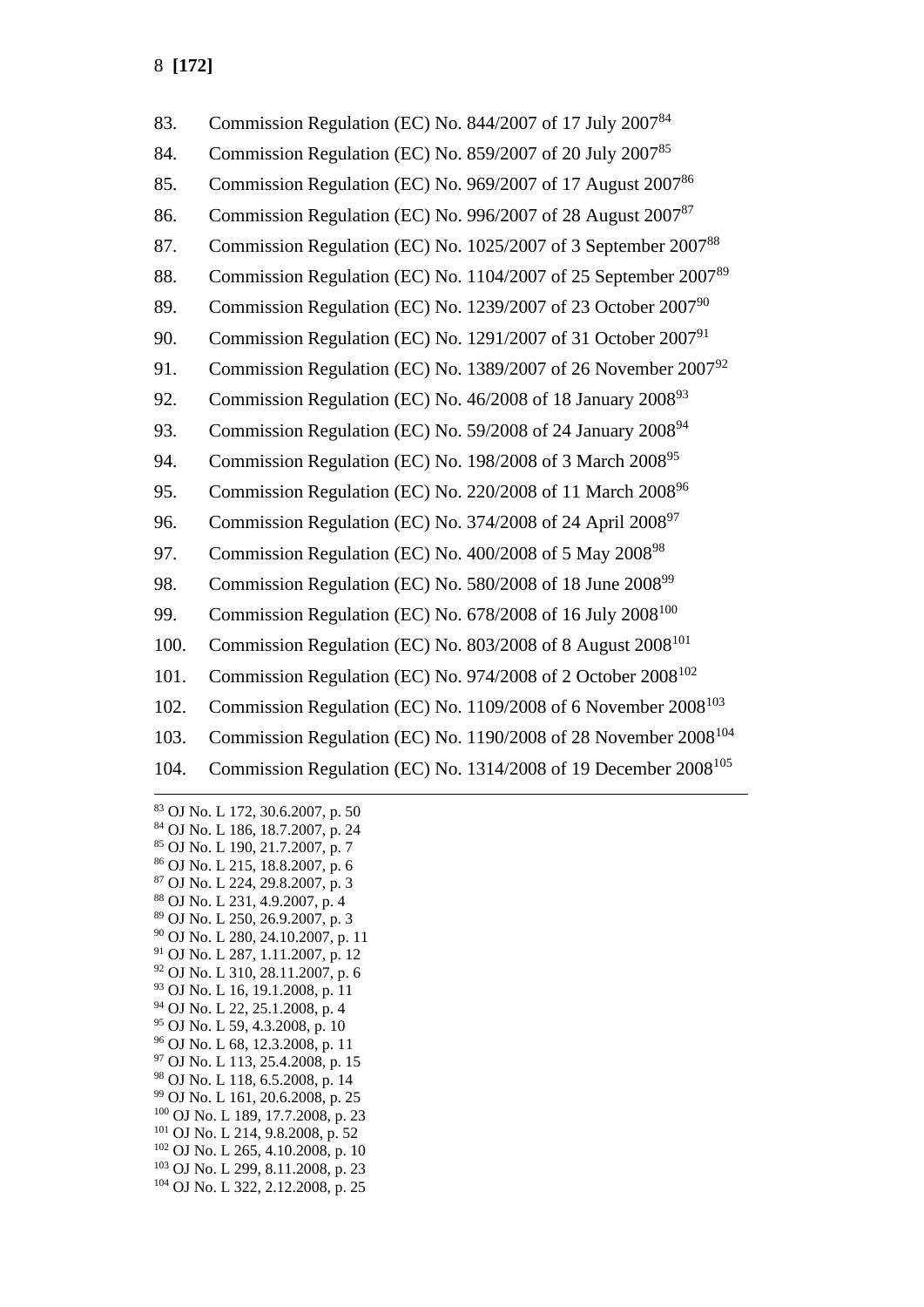105. Commission Regulation (EC) No. 1330/2008 of 22 December 2008<sup>106</sup> 106. Commission Regulation (EC) No. 184/2009 of 6 March 2009<sup>107</sup> 107. Commission Regulation (EC) No. 265/2009 of 31 March 2009<sup>108</sup> 108. Commission Regulation (EC) No. 344/2009 of 24 April 2009<sup>109</sup> 109. Commission Regulation (EC) No. 490/2009 of 10 June 2009<sup>110</sup> 110. Commission Regulation (EC) No. 574/2009 of 30 June 2009<sup>111</sup> 111. Commission Regulation (EC) No. 601/2009 of 9 July 2009<sup>112</sup> 112. Commission Regulation (EC) No. 678/2009 of 27 July 2009<sup>113</sup> 113. Commission Regulation (EC) No. 732/2009 of 10 August 2009<sup>114</sup> 114. Commission Regulation (EC) No. 774/2009 of 25 August 2009<sup>115</sup> 115. Commission Regulation (EC) No. 937/2009 of 7 October 2009<sup>116</sup> 116. Commission Regulation (EC) No. 954/2009 of 13 October 2009<sup>117</sup> 117. Commission Regulation (EC) No. 1033/2009 of 28 October 2009<sup>118</sup> 118. Commission Regulation (EC) No. 1102/2009 of 16 November 2009<sup>119</sup> 119. Commission Regulation (EU) No. 1220/2009 of 14 December 2009<sup>120</sup> 120. Council Regulation (EU) No. 1286/2009 of 22 December 2009<sup>121</sup> 121. Commission Regulation (EU) No. 70/2010 of 25 January 2010<sup>122</sup> 122. Commission Regulation (EU) No. 110/2010 of 5 February  $2010^{123}$ 123. Commission Regulation (EU) No. 207/2010 of 10 March  $2010^{124}$ 124. Commission Regulation (EU) No. 262/2010 of 24 March 2010<sup>125</sup> 125. Commission Regulation (EU) No. 290/2010 of 6 April 2010<sup>126</sup>

 OJ No. L 344, 20.12.2008, p. 64 OJ No. L 345, 23.12.2008, p. 60 OJ No. L 63, 7.3.2009, p. 11 OJ No. L 89, 1.4.2009, p. 6 OJ No. L 105, 25.4.2009, p. 3 OJ No. L 148, 11.6.2009, p. 12 OJ No. L 172, 2.7.2009, p. 7 OJ No. L 179, 10.7.2009, p. 54 OJ No. L 196, 28.7.2009, p. 8 OJ No. L 208, 12.8.2009, p. 3 OJ No. L 223, 26.8.2009, p. 24 OJ No. L 264, 8.10.2009, p. 7 OJ No. L 269, 14.10.2009, p. 20 OJ No. L 283, 30.10.2009, p. 51 OJ No. L 303, 18.11.2009, p. 39 OJ No. L 328, 15.12.2009, p. 66 OJ No. L 346, 23.12.2009, p. 42 OJ No. L 20, 26.1.2010, p. 1 OJ No. L 36, 9.2.2010, p. 9 OJ No. L 63, 12.3.2010, p. 1 OJ No. L 80, 26.3.2010, p. 40 OJ No. L 87, 7.4.2010, p. 29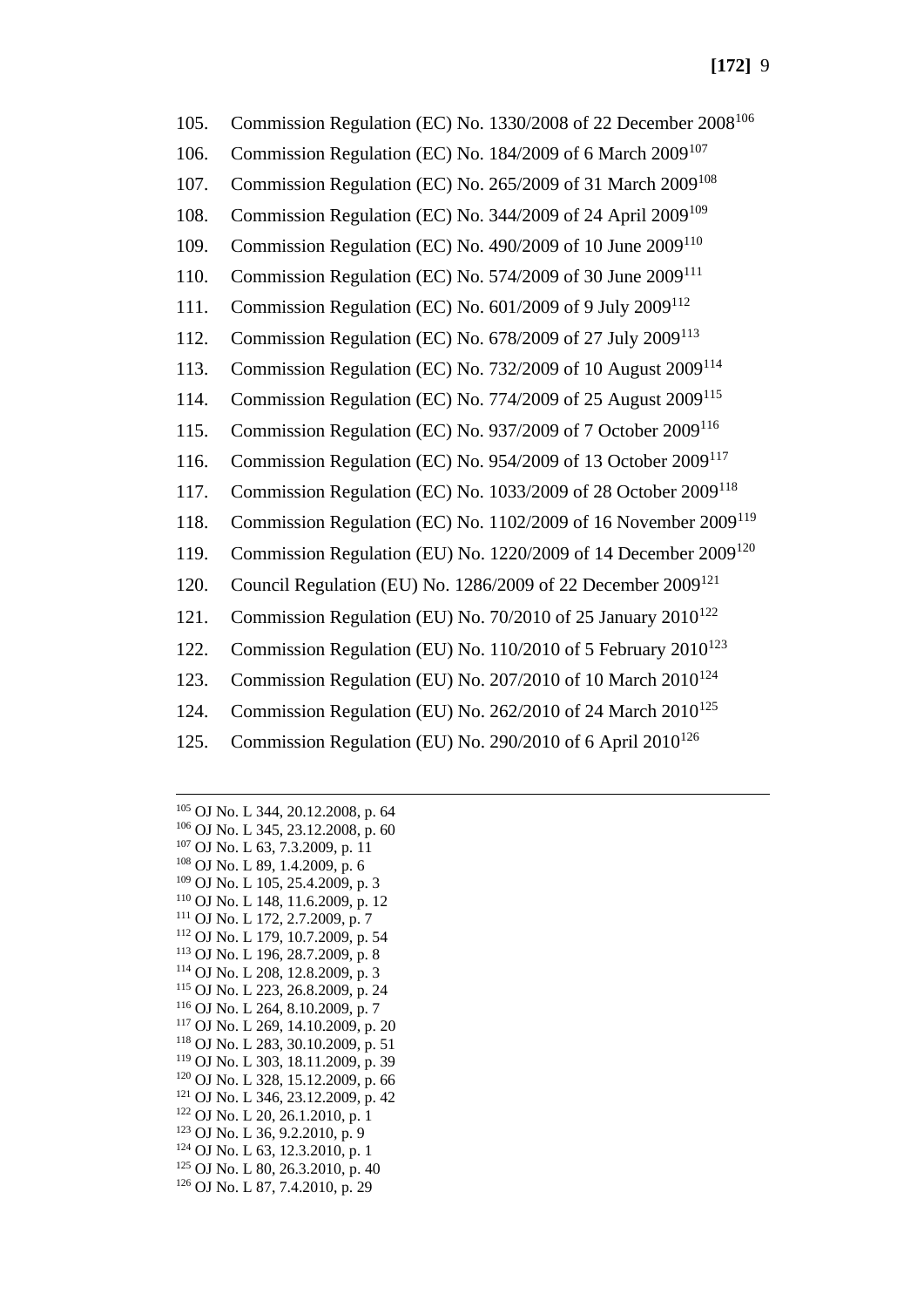| 126. | Commission Regulation (EU) No. 318/2010 of 16 April 2010 <sup>127</sup>     |
|------|-----------------------------------------------------------------------------|
| 127. | Commission Regulation (EU) No. 366/2010 of 28 April 2010 <sup>128</sup>     |
| 128. | Commission Regulation (EU) No. 372/2010 of 30 April 2010 <sup>129</sup>     |
| 129. | Commission Regulation (EU) No. 417/2010 of 12 May 2010 <sup>130</sup>       |
| 130. | Commission Regulation (EU) No. 450/2010 of 21 May 2010 <sup>131</sup>       |
| 131. | Commission Regulation (EU) No. 507/2010 of 11 June 2010 <sup>132</sup>      |
| 132. | Commission Regulation (EU) No. 586/2010 of 2 July 2010 <sup>133</sup>       |
| 133. | Commission Regulation (EU) No. 663/2010 of 23 July 2010 <sup>134</sup>      |
| 134. | Commission Regulation (EU) No. 681/2010 of 29 July 2010 <sup>135</sup>      |
| 135. | Commission Regulation (EU) No. 713/2010 of 9 August 2010 <sup>136</sup>     |
| 136. | Commission Regulation (EU) No. 787/2010 of 3 September 2010 <sup>137</sup>  |
| 137. | Commission Regulation (EU) No. 835/2010 of 22 September 2010 <sup>138</sup> |
| 138. | Commission Regulation (EU) No. 851/2010 of 27 September 2010 <sup>139</sup> |
| 139. | Commission Regulation (EU) No. 906/2010 of 11 October 2010 <sup>140</sup>   |
| 140. | Commission Regulation (EU) No. 1001/2010 of 5 November 2010 <sup>141</sup>  |
| 141. | Commission Regulation (EU) No. 1027/2010 of 11 November 2010 <sup>142</sup> |
| 142. | Commission Regulation (EU) No. 1138/2010 of 7 December 2010 <sup>143</sup>  |
| 143. | Commission Regulation (EU) No. 1139/2010 of 7 December 2010 <sup>144</sup>  |
| 144. | Commission Regulation (EU) No. 1204/2010 of 16 December 2010 <sup>145</sup> |
| 145. | Commission Regulation (EU) No. 36/2011 of 18 January 2011 <sup>146</sup>    |
| 146. | Commission Regulation (EU) No. 98/2011 of 3 February 2011 <sup>147</sup>    |
| 147. | Commission Regulation (EU) No. 178/2011 of 24 February 2011 <sup>148</sup>  |

<sup>127</sup> OJ No. L 97, 17.4.2010, p. 10 <sup>128</sup> OJ No. L 107, 29.4.2010, p. 12 <sup>129</sup> OJ No. L 110, 1.5.2010, p. 22 <sup>130</sup> OJ No. L 119, 13.5.2010, p. 14 <sup>131</sup> OJ No. L 127, 26.5.2010, p. 8 <sup>132</sup> OJ No. L 149, 15.6.2010, p. 5 <sup>133</sup> OJ No. L 169, 3.7.2010, p. 3 <sup>134</sup> OJ No. L 193, 24.7.2010, p. 6 <sup>135</sup> OJ No. L 198, 30.7.2010, p. 7 <sup>136</sup> OJ No. L 209, 10.8.2010, p. 14 <sup>137</sup> OJ No. L 234, 4.9.2010, p. 11 <sup>138</sup> OJ No. L 249, 23.9.2010, p. 1 <sup>139</sup> OJ No. L 253, 28.9.2010, p. 46 <sup>140</sup> OJ No. L 268, 12.10.2010, p. 21 <sup>141</sup> OJ No. L 290, 6.11.2010, p. 33 <sup>142</sup> OJ No. L 296, 13.11.2010, p. 13 <sup>143</sup> OJ No. L 322, 8.12.2010, p. 4 <sup>144</sup> OJ No. L 322, 8.12.2010, p. 6 <sup>145</sup> OJ No. L 333, 17.12.2010, p. 45 <sup>146</sup> OJ No. L 14, 19.1.2011, p. 11 <sup>147</sup> OJ No. L 30, 4.2.2011, p. 29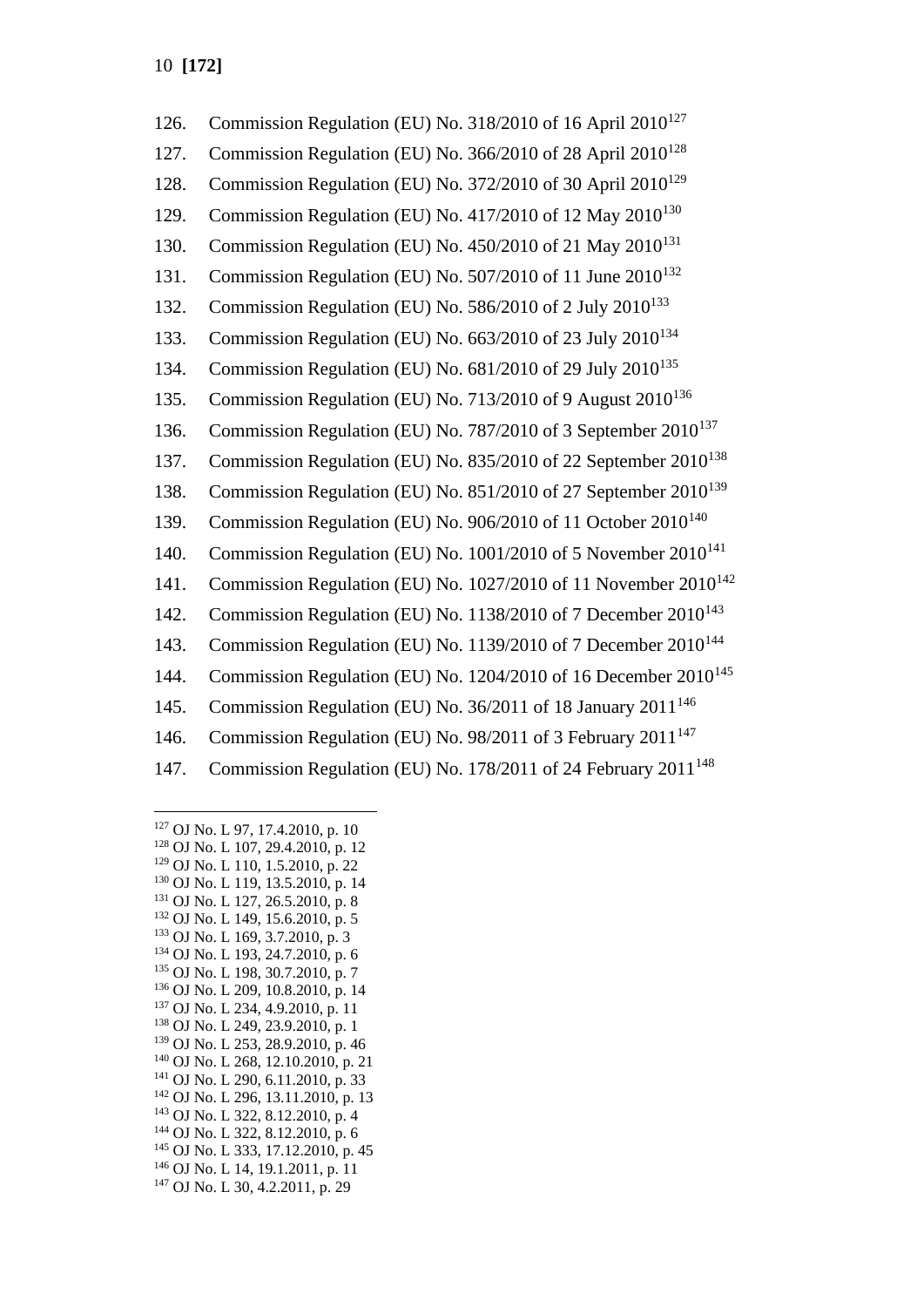- 148. Commission Regulation (EU) No. 260/2011 of 16 March 2011<sup>149</sup>
- 149. Commission Implementing Regulation (EU) No. 317/2011 of 31 March  $2011^{150}$
- 150. Commission Implementing Regulation (EU) No. 480/2011 of 18 May  $2011^{151}$
- 151. Commission Implementing Regulation (EU) No. 577/2011 of 16 June 2011<sup>152</sup>
- 152. Commission Implementing Regulation (EU) No. 597/2011 of 21 June 2011<sup>153</sup>
- 153. Commission Implementing Regulation (EU) No. 621/2011 of 24 June 2011<sup>154</sup>
- 154. Commission Implementing Regulation (EU) No. 640/2011 of 30 June 2011<sup>155</sup>
- 155. Commission Implementing Regulation (EU) No. 748/2011 of 28 July 2011<sup>156</sup>
- 156. Council Regulation (EU) No. 754/2011 of 1 August 2011<sup>157</sup>
- 157. Commission Implementing Regulation (EU) No. 796/2011 of 8 August 2011<sup>158</sup>
- 158. Commission Implementing Regulation (EU) No. 853/2011 of 24 August 2011<sup>159</sup>
- 159. Commission Implementing Regulation (EU) No. 876/2011 of 1 September  $2011^{160}$
- 160. Commission Implementing Regulation (EU) No. 960/2011 of 26 September  $2011^{161}$
- 161. Commission Implementing Regulation (EU) No. 1024/2011 of 14 October  $2011^{162}$
- 162. Commission Implementing Regulation (EU) No. 1081/2011 of 25 October  $2011^{163}$

 OJ No. L 51, 25.2.2011, p. 10 OJ No. L 70, 17.3.2011, p. 33 OJ No. L 86, 1.4.2011, p. 63 OJ No. L 132, 19.5.2011, p. 6 OJ No. L 159, 17.6.2011, p. 69 OJ No. L 162, 22.6.2011, p. 3 OJ No. L 166, 25.6.2011, p. 18 OJ No. L 173, 1.7.2011, p. 1 OJ No. L 198, 30.7.2011, p. 1 OJ No. L 199, 2.8.2011, p. 23 OJ No. L 205, 10.8.2011, p. 1 OJ No. L 219, 25.8.2011, p. 3 OJ No. L 227, 2.9.2011, p. 11 OJ No. L 252, 28.9.2011, p. 8 OJ No. L 270, 15.10.2011, p. 24 OJ No. L 280, 27.10.2011, p. 17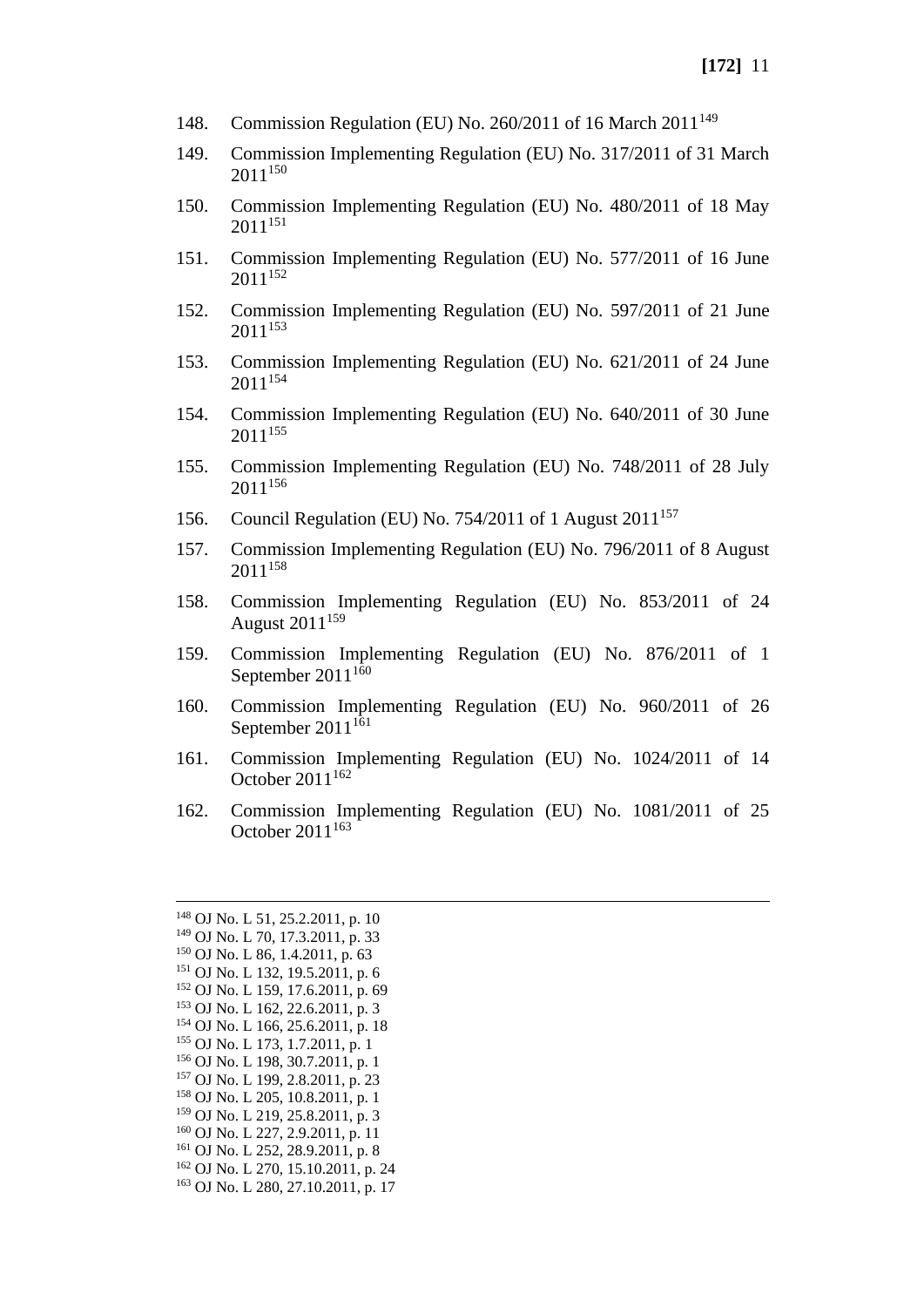- 163. Commission Implementing Regulation (EU) No. 1285/2011 of 8 December  $2011^{164}$
- 164. Commission Implementing Regulation (EU) No. 15/2012 of 10 January 2012<sup>165</sup>
- 165. Commission Implementing Regulation (EU) No. 34/2012 of 17 January 2012<sup>166</sup>
- 166. Commission Implementing Regulation (EU) No. 97/2012 of 6 February 2012<sup>167</sup>
- 167. Commission Implementing Regulation (EU) No. 177/2012 of 1 March 2012<sup>168</sup>
- 168. Commission Implementing Regulation (EU) No. 215/2012 of 13 March 2012<sup>169</sup>
- 169. Commission Implementing Regulation (EU) No. 253/2012 of 22 March 2012<sup>170</sup>
- 170. Commission Implementing Regulation (EU) No. 316/2012 of 12 April 2012<sup>171</sup>
- 171. Commission Implementing Regulation (EU) No. 335/2012 of 19 April 2012<sup>172</sup>
- 172. Commission Implementing Regulation (EU) No. 403/2012 of 10 May 2012<sup>173</sup>
- 173. Commission Implementing Regulation (EU) No. 415/2012 of 15 May 2012<sup>174</sup>
- 174. Commission Implementing Regulation (EU) No. 598/2012 of 5 July 2012<sup>175</sup>
- 175. Commission Implementing Regulation (EU) No. 619/2012 of 10 July 2012<sup>176</sup>
- 176. Commission Implementing Regulation (EU) No. 632/2012 of 12 July 2012<sup>177</sup>
- 177. Commission Implementing Regulation (EU) No. 706/2012 of 1 August 2012<sup>178</sup>

- <sup>173</sup> OJ No. L 124, 11.5.2012, p. 32
- <sup>174</sup> OJ No. L 128, 16.5.2012, p. 7
- <sup>175</sup> OJ No. L 176, 6.7.2012, p. 59

- <sup>177</sup> OJ No. L 182, 13.7.2012, p. 31
- <sup>178</sup> OJ No. L 206, 2.8.2012, p. 7

<sup>164</sup> OJ No. L 328, 10.12.2011, p. 34

<sup>165</sup> OJ No. L 8, 12.1.2012, p. 27

<sup>166</sup> OJ No. L 15, 18.1.2012, p. 1

<sup>167</sup> OJ No. L 35, 8.2.2012, p. 4

<sup>168</sup> OJ No. L 61, 2.3.2012, p. 10

<sup>169</sup> OJ No. L 74, 14.3.2012, p. 4 <sup>170</sup> OJ No. L 84, 23.3.2012, p. 23

<sup>171</sup> OJ No. L 103, 13.4.2012, p. 42

<sup>172</sup> OJ No. L 108, 20.4.2012, p. 9

<sup>176</sup> OJ No. L 179, 11.7.2012, p. 11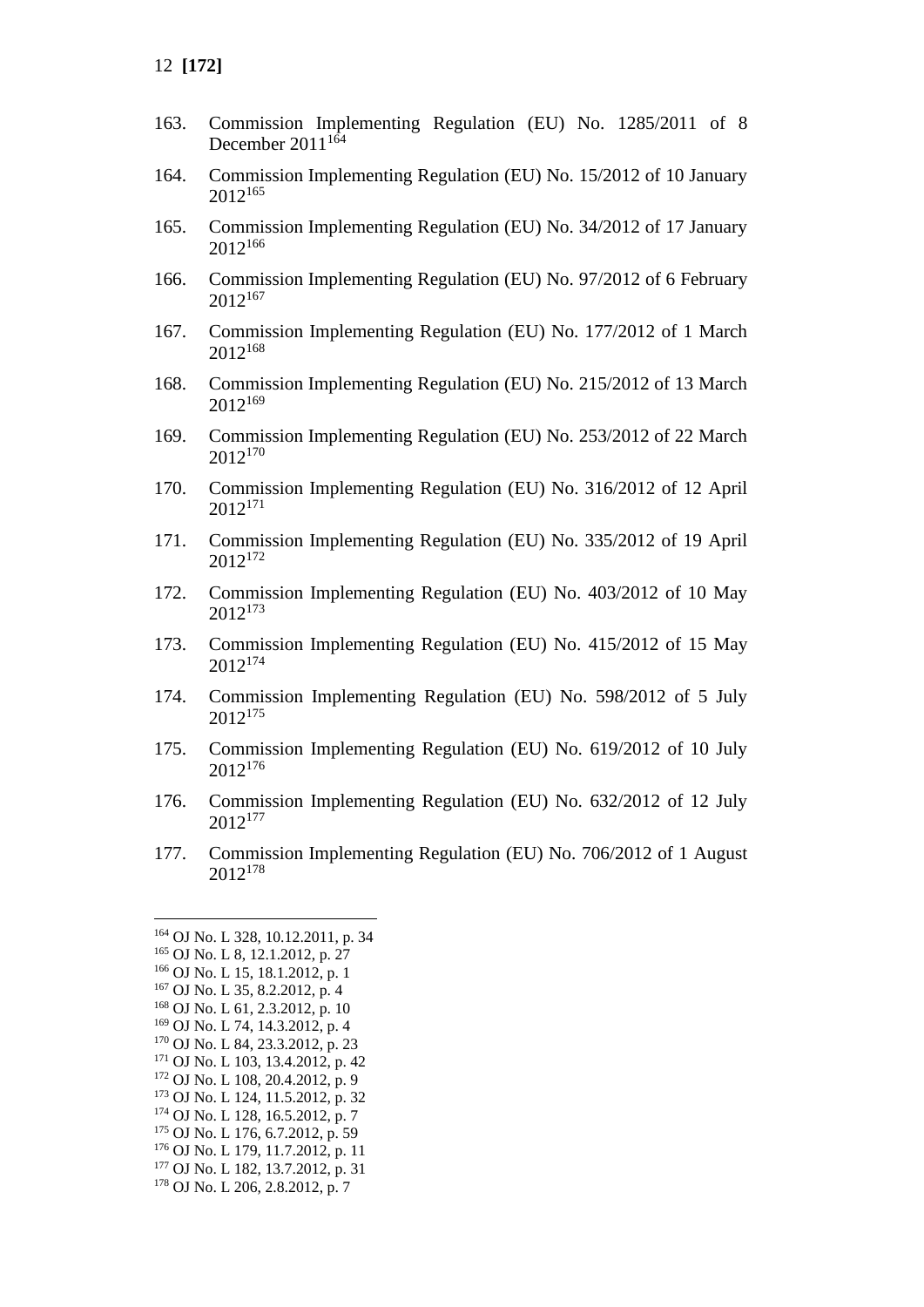- 178. Commission Implementing Regulation (EU) No. 718/2012 of 7 August 2012<sup>179</sup>
- 179. Commission Implementing Regulation (EU) No. 803/2012 of 7 September  $2012^{180}$
- 180. Commission Implementing Regulation (EU) No. 807/2012 of 11 September 2012<sup>181</sup>
- 181. Commission Implementing Regulation (EU) No. 921/2012 of 8 October 2012<sup>182</sup>
- 182. Commission Implementing Regulation (EU) No. 933/2012 of 11 October 2012<sup>183</sup>
- 183. Commission Implementing Regulation (EU) No. 1002/2012 of 29 October 2012<sup>184</sup>
- 184. Commission Implementing Regulation (EU) No. 1142/2012 of 3 December  $2012^{185}$
- 185. Commission Implementing Regulation (EU) No. 1155/2012 of 5 December 2012<sup>186</sup>
- 186. Commission Implementing Regulation (EU) No. 1187/2012 of 11 December  $2012^{187}$
- 187. Commission Implementing Regulation (EU) No. 60/2013 of 23 January 2013<sup>188</sup>
- 188. Commission Implementing Regulation (EU) No. 123/2013 of 12 February 2013<sup>189</sup>
- 189. Commission Implementing Regulation (EU) No. 132/2013 of 15 February 2013<sup>190</sup>
- 190. Commission Implementing Regulation (EU) No. 180/2013 of 1 March 2013<sup>191</sup>
- 191. Commission Implementing Regulation (EU) No. 242/2013 of 18 March 2013<sup>192</sup>
- 192. Commission Implementing Regulation (EU) No. 290/2013 of 26 March 2013<sup>193</sup>

<sup>179</sup> OJ No. L 211, 8.8.2012, p. 1 <sup>180</sup> OJ No. L 244, 8.9.2012, p. 5 <sup>181</sup> OJ No. L 246, 12.9.2012, p. 1 <sup>182</sup> OJ No. L 274, 9.10.2012, p. 20 <sup>183</sup> OJ No. L 278, 12.10.2012, p. 11 <sup>184</sup> OJ No. L 300, 30.10.2012, p. 43 <sup>185</sup> OJ No. L 332, 4.12.2012, p. 12 <sup>186</sup> OJ No. L 335, 7.12.2012, p. 40 <sup>187</sup> OJ No. L 338, 12.12.2012, p. 23 <sup>188</sup> OJ No. L 21, 24.1.2013, p. 23 <sup>189</sup> OJ No. L 42, 13.2.2013, p. 18 <sup>190</sup> OJ No. L 45, 16.2.2013, p. 6 <sup>191</sup> OJ No. L 59, 2.3.2013, p. 1 <sup>192</sup> OJ No. L 75, 19.3.2013, p. 25 <sup>193</sup> OJ No. L 87, 27.3.2013, p. 2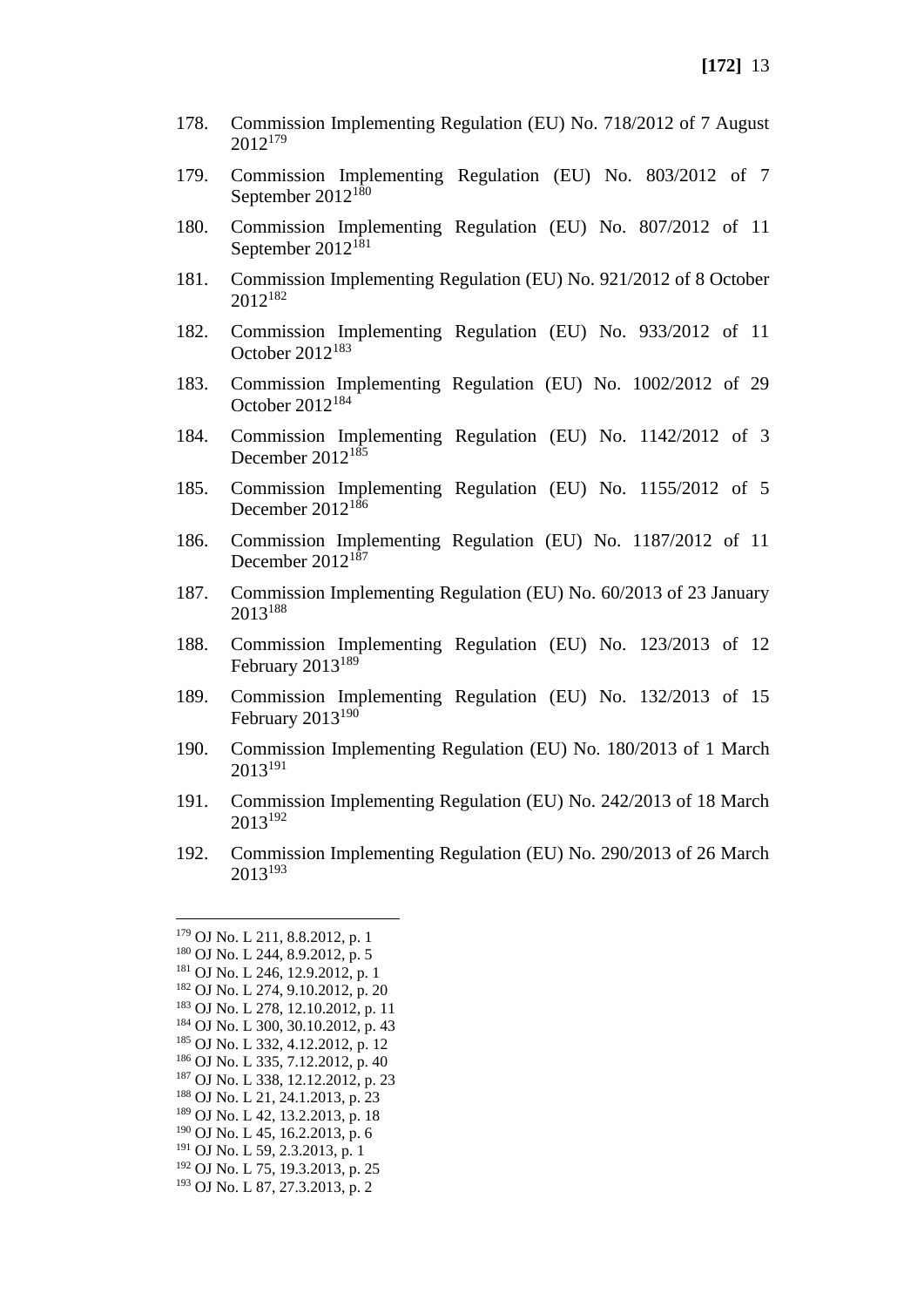- 193. Commission Implementing Regulation (EU) No. 309/2013 of 3 April 2013<sup>194</sup>
- 194. Commission Implementing Regulation (EU) No. 439/2013 of 13 May 2013<sup>195</sup>
- 195. Council Regulation (EU) No. 517/2013 of 13 May 2013<sup>196</sup>
- 196. Council Regulation (EU) No. 596/2013 of 24 June 2013<sup>197</sup>
- 197. Commission Implementing Regulation (EU) No. 632/2013 of 28 June 2013<sup>198</sup>
- 198. Commission Implementing Regulation (EU) No. 652/2013 of 9 July 2013<sup>199</sup>
- 199. Commission Implementing Regulation (EU) No. 682/2013 of 17 July 2013<sup>200</sup>
- 200. Commission Implementing Regulation (EU) No. 731/2013 of 29 July 2013<sup>201</sup>
- 201. Commission Implementing Regulation (EU) No. 754/2013 of 5 August 2013<sup>202</sup>
- 202. Commission Implementing Regulation (EU) No. 831/2013 of 29 August 2013<sup>203</sup>
- 203. Commission Implementing Regulation (EU) No. 852/2013 of 3 September 2013<sup>204</sup>
- 204. Commission Implementing Regulation (EU) No. 880/2013 of 13 September  $2013^{205}$
- 205. Commission Implementing Regulation (EU) No. 895/2013 of 18 September 2013<sup>206</sup>
- 206. Commission Implementing Regulation (EU) No. 943/2013 of 1 October 2013<sup>207</sup>
- 207. Commission Implementing Regulation (EU) No. 965/2013 of 9 October 2013<sup>208</sup>
- 208. Commission Implementing Regulation (EU) No. 996/2013 of 17 October 2013<sup>209</sup>

<sup>194</sup> OJ No. L 94, 4.4.2013, p. 4

<sup>195</sup> OJ No. L 129, 14.5.2013, p. 34

<sup>196</sup> OJ No. L 158, 10.6.2013, p. 1

<sup>197</sup> OJ No. L 172, 25.6.2013, p. 1 <sup>198</sup> OJ No. L 179, 29.6.2013, p. 85

<sup>199</sup> OJ No. L 189, 10.7.2013, p. 4

<sup>200</sup> OJ No. L 195, 18.7.2013, p. 18

<sup>201</sup> OJ No. L 203, 30.7.2013, p. 10

<sup>202</sup> OJ No. L 210, 6.8.2013, p. 24

<sup>203</sup> OJ No. L 233, 31.8.2013, p. 1

<sup>204</sup> OJ No. L 235, 4.9.2013, p. 8

<sup>205</sup> OJ No. L 245, 14.9.2013, p. 7

<sup>206</sup> OJ No. L 249, 19.9.2013, p. 1

 $207$  OJ No. L 261, 3, 10, 2013, p. 3

<sup>208</sup> OJ No. L 268, 10.10.2013, p. 7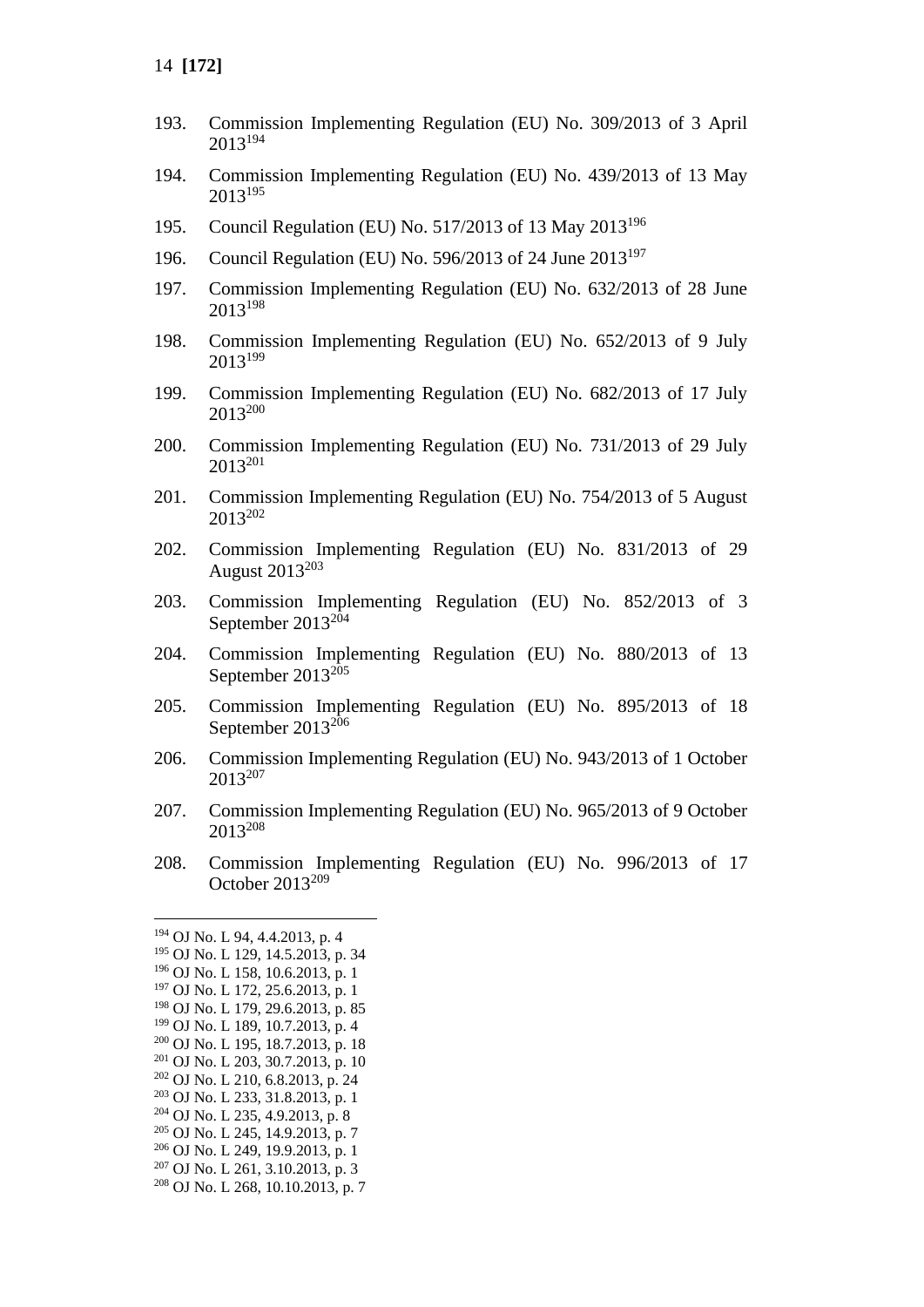- 209. Commission Implementing Regulation (EU) No. 1091/2013 of 4 November 2013<sup>210</sup>
- 210. Commission Implementing Regulation (EU) No. 1267/2013 of 5 December  $2013^{211}$
- 211. Commission Implementing Regulation (EU) No. 1338/2013 of 13 December  $2013^{212}$
- 212. Commission Implementing Regulation (EU) No. 16/2014 of 9 January 2014<sup>213</sup>
- 213. Commission Implementing Regulation (EU) No. 21/2014 of 10 January 2014<sup>214</sup>
- 214. Commission Implementing Regulation (EU) No. 329/2014 of 31 March 2014<sup>215</sup>
- 215. Commission Implementing Regulation (EU) No. 369/2014 of 10 April 2014<sup>216</sup>
- 216. Commission Implementing Regulation (EU) No. 450/2014 of 30 April 2014<sup>217</sup>
- 217. Commission Implementing Regulation (EU) No. 583/2014 of 28 May 2014<sup>218</sup>
- 218. Commission Implementing Regulation (EU) No. 630/2014 of 12 June 2014<sup>219</sup>
- 219. Commission Implementing Regulation (EU) No. 735/2014 of 4 July 2014<sup>220</sup>
- 220. Commission Implementing Regulation (EU) No. 914/2014 of 21 August 2014<sup>221</sup>
- 221. Commission Implementing Regulation (EU) No. 930/2014 of 28 August  $2014^{222}$
- 222. Commission Implementing Regulation (EU) No. 934/2014 of 1 September 2014<sup>223</sup>
- 223. Commission Implementing Regulation (EU) No. 1022/2014 of 26 September 2014<sup>224</sup>

 OJ No. L 277, 18.10.2013, p. 1 OJ No. L 293, 5.11.2013, p. 36 OJ No. L 326, 6.12.2013, p. 39 OJ No. L 335, 14.12.2013, p. 23 OJ No. L 8, 11.1.2014, p. 11 OJ No. L 8, 11.1.2014, p. 22 OJ No. L 98, 1.4.2014, p. 11 OJ No. L 108, 11.4.2014, p. 52 OJ No. L 132, 3.5.2014, p. 59 OJ No. L 160, 29.5.2014, p. 27 OJ No. L 174, 13.6.2014, p. 35 OJ No. L 198, 5.7.2014, p. 1 OJ No. L 248, 22.8.2014, p. 7 OJ No. L 258, 29.8.2014, p. 4 OJ No. L 262, 2.9.2014, p. 1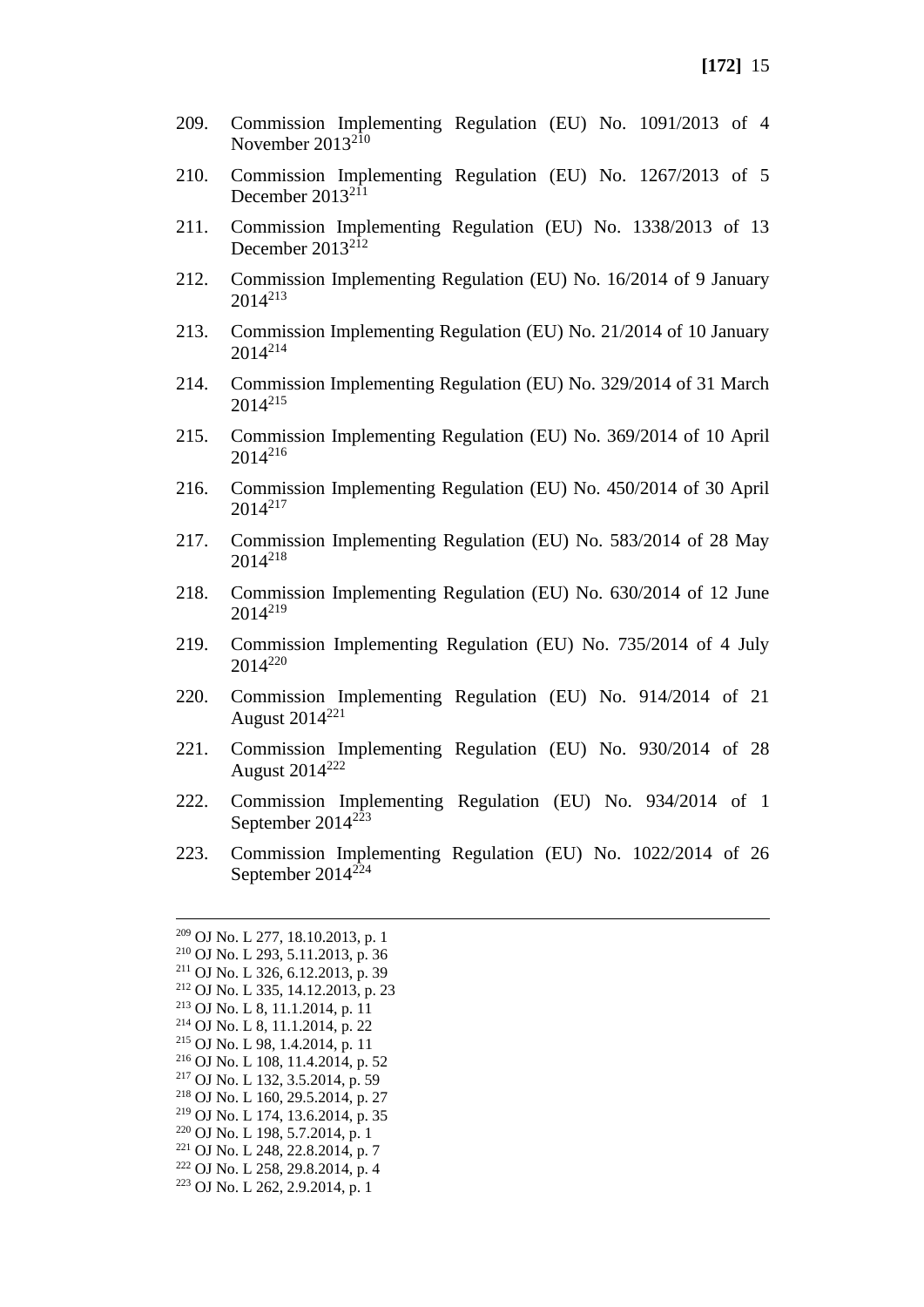- 224. Commission Implementing Regulation (EU) No. 1058/2014 of 8 October 2014<sup>225</sup>
- 225. Commission Implementing Regulation (EU) No. 1193/2014 of 4 November  $2014^{226}$
- 226. Commission Implementing Regulation (EU) No. 1273/2014 of 28 November  $2014^{227}$
- 227. Commission Implementing Regulation (EU) 2015/64 of 16 January 2015<sup>228</sup>
- 228. Commission Implementing Regulation (EU) 2015/167 of 3 February 2015<sup>229</sup>
- 229. Commission Implementing Regulation (EU) 2015/274 of 19 February 2015<sup>230</sup>
- 230. Commission Implementing Regulation (EU) 2015/480 of 20 March 2015<sup>231</sup>
- 231. Commission Implementing Regulation (EU) 2015/532 of 30 March 2015<sup>232</sup>
- 232. Commission Implementing Regulation (EU) 2015/576 of 10 April 2015<sup>233</sup>
- 233. Commission Implementing Regulation (EU) 2015/617 of 20 April 2015<sup>234</sup>
- 234. Commission Implementing Regulation (EU) 2015/769 of 12 May 2015<sup>235</sup>
- 235. Commission Implementing Regulation (EU) 2015/807 of 22 May 2015<sup>236</sup>
- 236. Commission Implementing Regulation (EU) 2015/1330 of 31 July 2015<sup>237</sup>
- 237. Commission Implementing Regulation (EU) 2015/1390 of 13 August 2015<sup>238</sup>
- 238. Commission Implementing Regulation (EU) 2015/1473 of 26 August 2015<sup>239</sup>

 OJ No. L 283, 27.9.2014, p. 40 OJ No. L 293, 9.10.2014, p. 12 OJ No. L 318, 5.11.2014, p. 23 OJ No. L 344, 29.11.2014, p. 16 OJ No. L 11, 17.1.2015, p. 65 OJ No. L 28, 4.2.2015, p. 40 OJ No. L 47, 20.2.2015, p. 13 OJ No. L 77, 21.3.2015, p. 1 OJ No. L 86, 31.3.2015, p. 9 OJ No. L 96, 11.4.2015, p. 7 OJ No. L 102, 21.4.2015, p. 35 OJ No. L 121, 14.5.2015, p. 3 OJ No. L 128, 23.5.2015, p. 16 OJ No. L 206, 1.8.2015, p. 26 OJ No. L 215, 14.8.2015, p. 6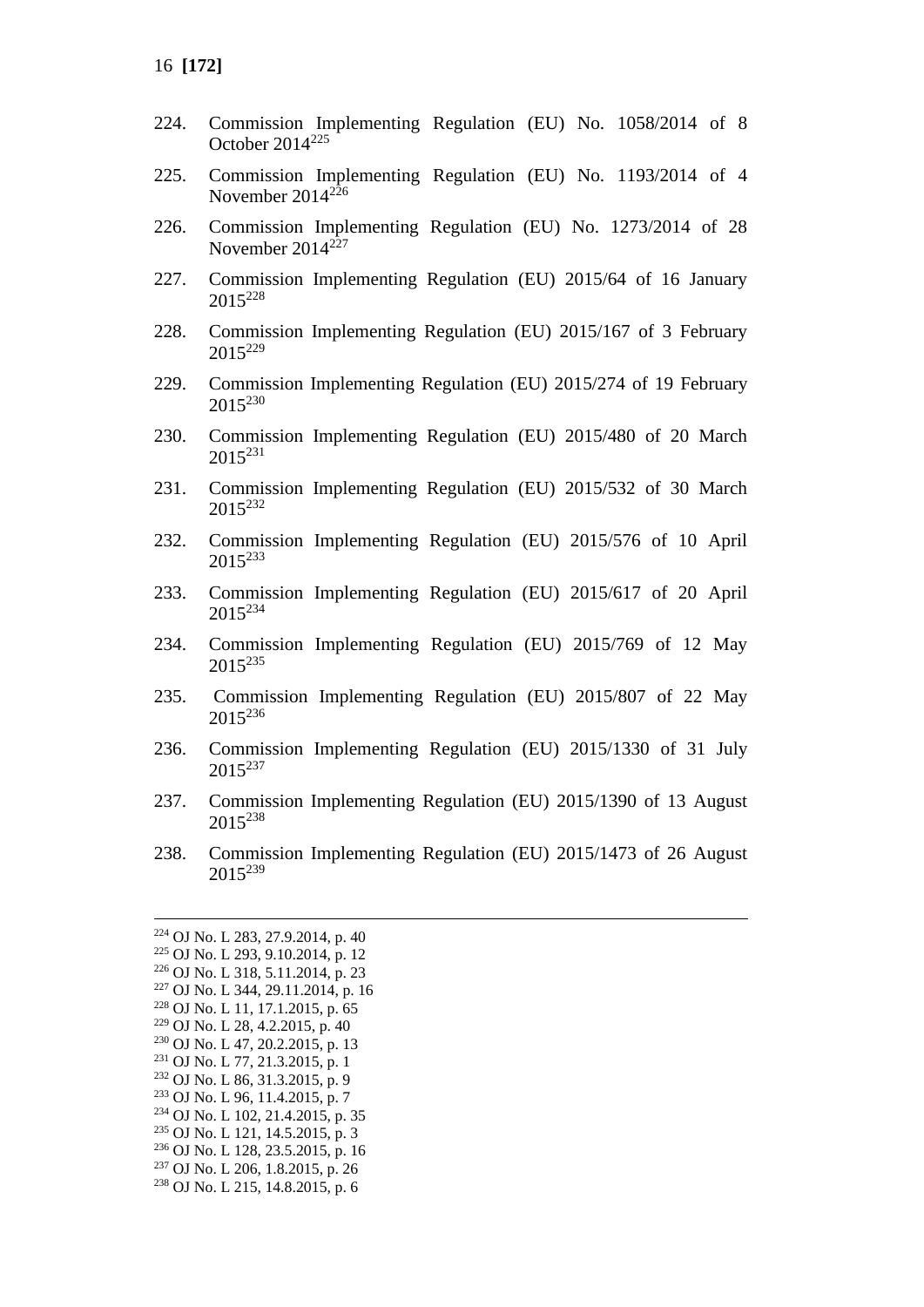- 239. Commission Implementing Regulation (EU) 2015/1517 of 11 September  $2015^{240}$
- 240. Commission Implementing Regulation (EU) 2015/1740 of 29 September  $2015^{241}$
- 241. Commission Implementing Regulation (EU) 2015/1815 of 8 October 2015<sup>242</sup>
- 242. Commission Implementing Regulation (EU) 2015/2245 of 3 December  $2015^{243}$
- 243. Commission Implementing Regulation (EU) 2016/13 of 6 January  $2016^{244}$
- 244. Commission Implementing Regulation (EU) 2016/47 of 18 January 2016<sup>245</sup>
- 245. Commission Implementing Regulation (EU) 2016/294 of 1 March  $2016^{246}$
- 246. Commission Implementing Regulation (EU) 2016/307 of 3 March  $2016^{247}$
- 247. Council Regulation (EU) 2016/363 of 14 March 2016<sup>248</sup>
- 248. Commission Implementing Regulation (EU) 2016/473 of 31 March  $2016^{249}$
- 249. Commission Implementing Regulation (EU) 2016/647 of 25 April  $2016^{250}$
- 250. Commission Implementing Regulation (EU) 2016/1018 of 23 June  $2016^{251}$
- 251. Commission Implementing Regulation (EU) 2016/1063 of 30 June  $2016^{252}$
- 252. Commission Implementing Regulation (EU) 2016/1113 of 8 July 2016<sup>253</sup>
- 253. Commission Implementing Regulation (EU) 2016/1186 of 20 July  $2016^{254}$
- 254. Commission Implementing Regulation (EU) 2016/1347 of 8 August  $2016^{255}$

 OJ No. L 225, 28.8.2015, p. 5 OJ No. L 239, 15.9.2015, p. 67 OJ No. L 253, 30.9.2015, p. 7 OJ No. L 264, 9.10.2015, p. 6 OJ No. L 318, 4.12.2015, p. 26 OJ No. L 4, 7.1.2016, p. 10 OJ No. L 12, 19.1.2016, p. 42 OJ No. L 55, 2.3.2016, p. 9 OJ No. L 58, 4.3.2016, p. 45 OJ No. L 68, 15.3.16, p. 1 OJ No. L. 85, 1.4.2016, p. 30 OJ No. L. 109, 24.4.2016, p.23 OJ No. L 166, 254, 6, 2016, p. 5 OJ No. L 177, 1.7.2016, p. 4 OJ No. L 186, 9.7.2016, p.10 OJ No. L 196, 21.7.2016, p. 44 OJ No. L 214, 9.8.2016, p. 12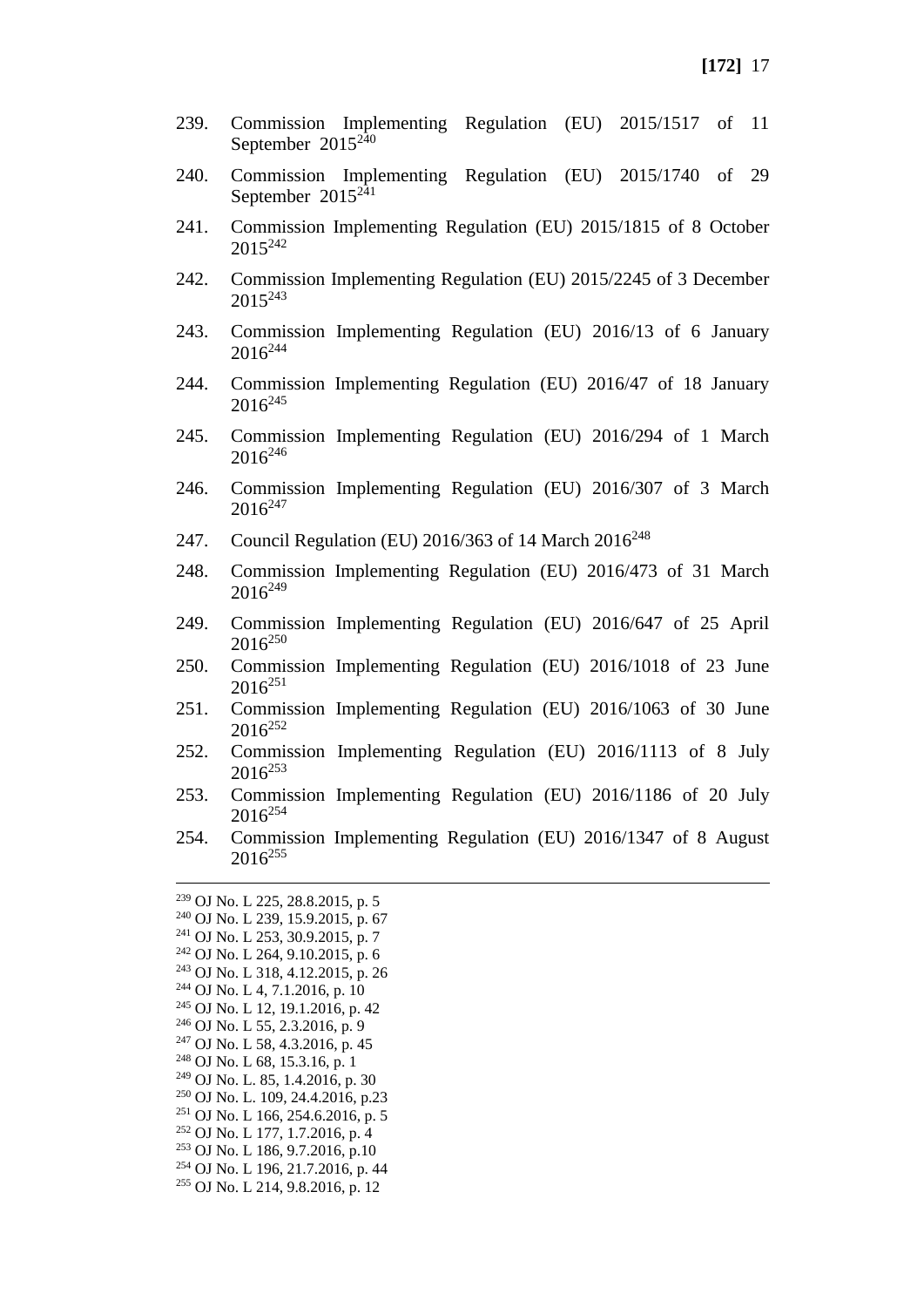| 255. | Commission Implementing Regulation (EU) 2016/1430 of 26 August<br>$2016^{256}$                             |
|------|------------------------------------------------------------------------------------------------------------|
| 256. | Regulation<br>(EU)<br>2016/1641<br>Implementing<br>$of$ 12<br>Commission<br>September 2016 <sup>257</sup>  |
| 257. | Commission<br>Regulation<br>(EU)<br>2016/1683<br>Implementing<br>of<br>19<br>September 2016 <sup>258</sup> |
| 258. | Regulation<br>Commission<br>(EU)<br>2016/1739<br>29<br>Implementing<br>of<br>September $2016^{259}$        |
| 259. | Commission Implementing Regulation (EU) 2016/1827 of 14 October<br>$2016^{260}$                            |
| 260. | Commission Implementing Regulation (EU) 2016/1906 of 28 October<br>$2016^{261}$                            |
| 261. | Implementing Regulation<br>(EU)<br>2016/2262<br>-15<br>Commission<br>of<br>December 2016 <sup>262</sup>    |
| 262. | Commission Implementing Regulation (EU) 2017/142 of 26 January<br>2017263                                  |
| 263. | Commission Implementing Regulation (EU) 2017/221 of 8 February<br>2017264                                  |
| 264. | Commission Implementing Regulation (EU) 2017/296 of 20 February<br>$2017^{265}$                            |
| 265. | Commission Implementing Regulation (EU) 2017/326 of 24 February<br>2017266                                 |
| 266. | Commission Implementing Regulation (EU) 2017/494 of 21 March<br>$2017^{267}$                               |
| 267. | Commission Implementing Regulation (EU) 2017/557 of 24 March<br>2017268                                    |
| 268. | Commission Implementing Regulation (EU) 2017/630 of 3 April<br>2017269                                     |
| 269. | Commission Implementing Regulation (EU) 2017/637 of 4 April<br>$2017^{270}$                                |
| 270. | Commission Implementing Regulation (EU) 2017/700 of 18 April<br>2017 <sup>271</sup>                        |
| 271. | Commission Implementing Regulation (EU) 2017/778 of 4 May<br>2017 <sup>272</sup>                           |
|      | <sup>256</sup> OJ No. L 232, 27.8.2016, p. 6                                                               |

 OJ No. L 244, 13.9.2016, p. 7 OJ No. L 254, 20.9.2016, p. 18 OJ No. L 254, 20.9.2016, p. 18 OJ No. L 279, 15.10.2016, p. 90 OJ No. L 295, 29.10.2016, p. 74 OJ No. L 342, 16.12.2016, p. 22 OJ No. L 22, 27.01.2017, p. 54 OJ No. L 34, 9.2.2017, p. 30 OJ No. L 43, 21.2.2017, p. 205 OJ No. L 49, 25.2.2017, p. 30 OJ No. L 76, 22.3.2017, p. 18 OJ No. L 80, 25.3.2017, p. 14 OJ No. L 90, 4.4.2017, p. 6 OJ No. L 91, 5.4.2017, p. 7 OJ No. L 103, 19.4.2017, p. 22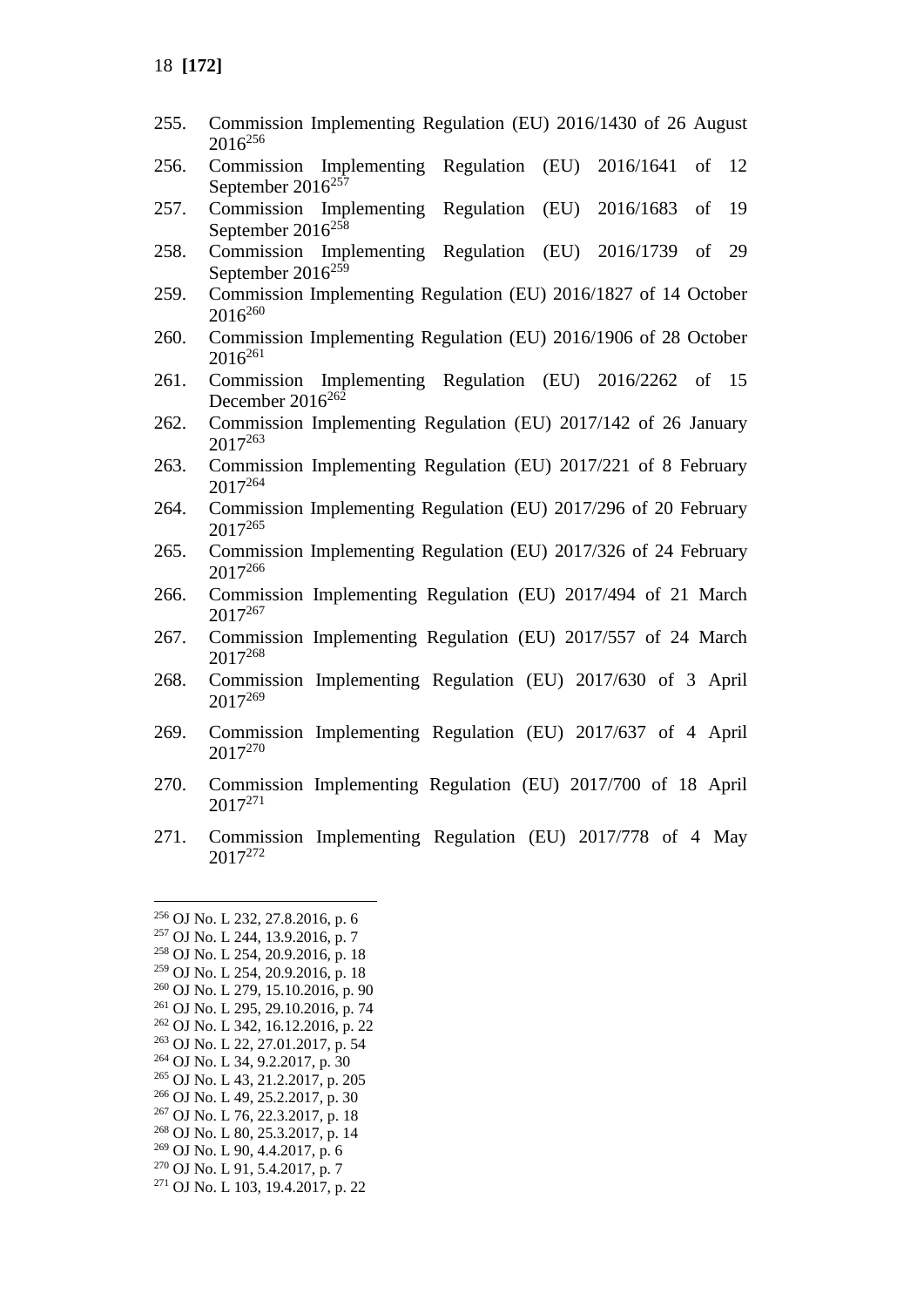- 272. Commission Implementing Regulation (EU) 2017/998 of 12 June 2017<sup>273</sup>
- 273. Commission Implementing Regulation (EU) 2017/1094 of 20 June 2017<sup>274</sup>
- 274. Commission Implementing Regulation (EU) 2017/1235 of 6 July 2017<sup>275</sup>
- 275. Commission Implementing Regulation (EU) 2017/1251 of 11 July 2017<sup>276</sup>
- 276. Commission Implementing Regulation (EU) 2017/1390 of 26 July 2017<sup>277</sup>
- 277. Commission Implementing Regulation (EU) 2017/1411 of 2 August 2017<sup>278</sup>
- 278. Commission Implementing Regulation (EU) 2017/1488 of 18 August 2017<sup>279</sup>
- 279. Commission Implementing Regulation (EU) 2017/1500 of 23 August 2017<sup>280</sup>
- 280. Commission Implementing Regulation (EU) 2017/1516 of 31 August 2017<sup>281</sup>
- 281. Commission Implementing Regulation (EU) 2017/1571 of 15 September 2017<sup>282</sup>
- 282. Commission Implementing Regulation (EU) 2017/1773 of 28 September 2017<sup>283</sup>
- 283. Commission Implementing Regulation (EU) 2017/1834 of 9 October 2017<sup>284</sup>
- 284. Commission Implementing Regulation (EU) 2018/50 of 11 January 2018<sup>285</sup>
- 285. Commission Implementing Regulation (EU) 2018/256 of 20 February 2018<sup>286</sup>
- 286. Commission Implementing Regulation (EU) 2018/349 of 8 March 2018<sup>287</sup>

 OJ No. L 116, 5.5.2017, p. 26 OJ No. L 150, 14.6.2017, p. 5 OJ No. L 158, 21.6.2017, p. 27 OJ No. L 177, 8.7.2017, p. 32 OJ No. L 179, 12.7.2017, p. 6 OJ No. L 195, 27.7.2017, p. 11 OJ No. L 202, 3.8.2017, p. 4 OJ No. L 215, 19.8.2017, p. 1 OJ No. L 219, 25.8.2017, p. 5 OJ No. L 226, 1.9.2017, p. 24 OJ No. L 238, 16.9.2017, p. 42 OJ No. L 251, 29.9.2017, p. 19 OJ No. L 260, 10.10.2017, p. 3 OJ No. L 7, 12.01.2018, p. 35 OJ No. L 48, 21.2.2018, p. 39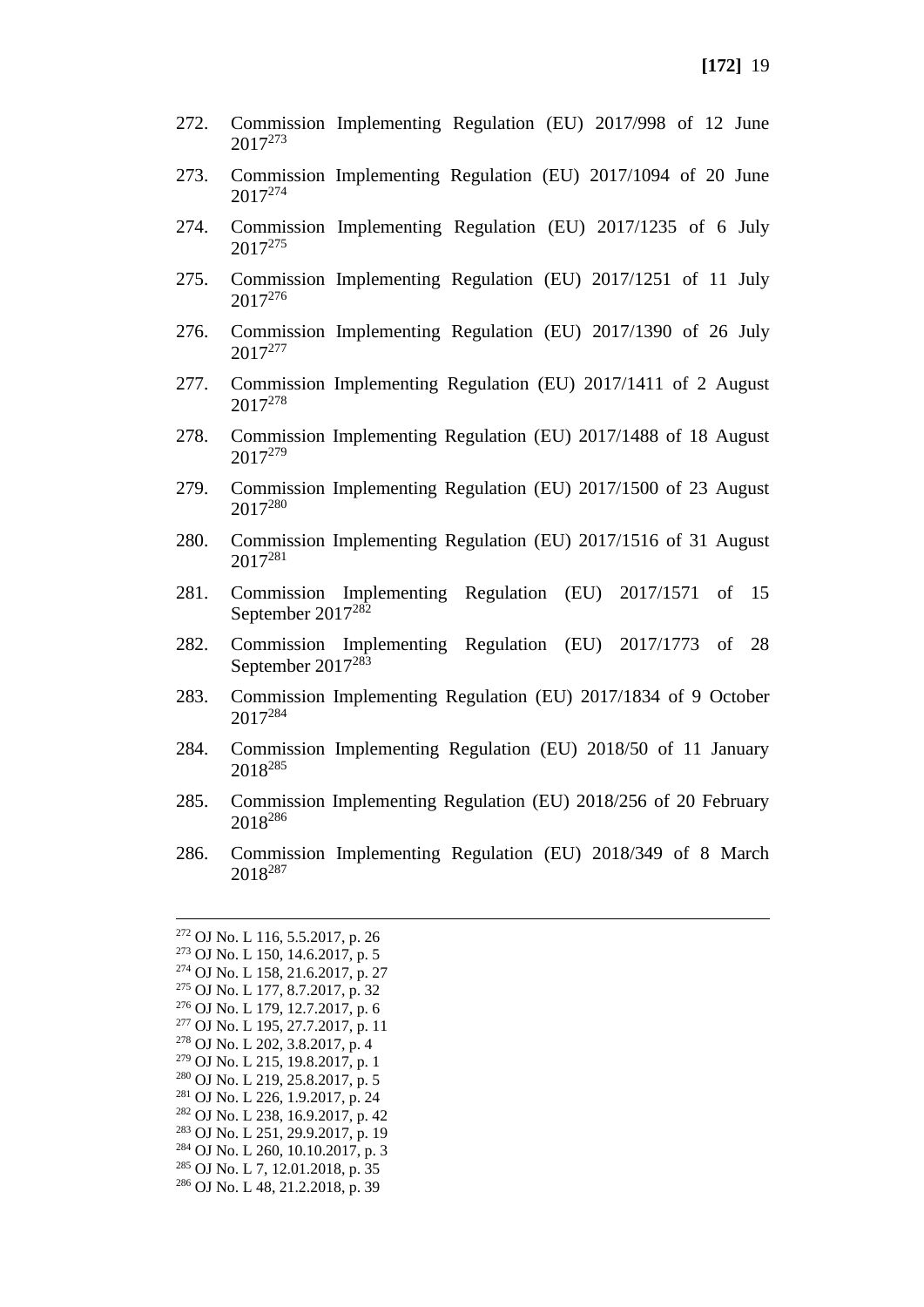- 287. Commission Implementing Regulation (EU) 2018/537 of 5 April <sup>288</sup>
- 288. Commission Implementing Regulation (EU) 2018/733 of 17 May <sup>289</sup>
- 289. Commission Implementing Regulation (EU) 2018/816 of 1 June <sup>290</sup>
- 290. Commission Implementing Regulation (EU) 2018/855 of 8 June <sup>291</sup>
- 291. Commission Implementing Regulation (EU) 2018/888 of 21 June <sup>292</sup>
- 292. Commission Implementing Regulation (EU) 2018/1033 of 20 July <sup>293</sup>
- 293. Commission Implementing Regulation (EU) 2018/1138 of 13 August <sup>294</sup>
- 294. Commission Implementing Regulation (EU) 2018/1204 of 27 August <sup>295</sup>
- 295. Commission Implementing Regulation (EU) 2018/1494 of 8 October <sup>296</sup>
- 296. Commission Implementing Regulation (EU) 2018/1562 of 18 October 2018<sup>297</sup>
- 297. Commission Implementing Regulation (EU) 2018/1809 of 22 November 2018<sup>298</sup>
- 298. Commission Implementing Regulation (EU) 2019/257 of 13 February <sup>299</sup>
- 299. Commission Implementing Regulation (EU) 2019/353 of 5 March <sup>300</sup>
- 300. Commission Implementing Regulation (EU) 2019/431 of 18 March <sup>301</sup>
- 301. Commission Implementing Regulation (EU) 2019/507 of 26 March <sup>302</sup>

- OJ No. L 261 I, 18.10.2018, p. 1
- OJ No. L 296 I, 22.11.2018, p. 1

- OJ No. L 64, 5.3.2019, p. 5
- OJ No. L 75, 19.3.2019, p. 68

OJ No. L 67, 9.3.2018, p. 28

OJ No. L 89 I, 5.4.2018, p. 1

OJ No. L 123, 18.5.2018, p. 89

OJ No. L 137, 4.6.2018, p. 5

OJ No. L 146, 11.6.2018, p. 3

 OJ No. L 158 I, 21.6.2018, p. 1 OJ No. L 185, 23.7.2018, p. 14

OJ No. L 205 I, 14.8.2018, p. 1

OJ No. L 217 I, 27.8.2018, p. 1

OJ No. L 252 I, 8.10.2018, p. 1

OJ No. L 43, 14.2.2019, p. 34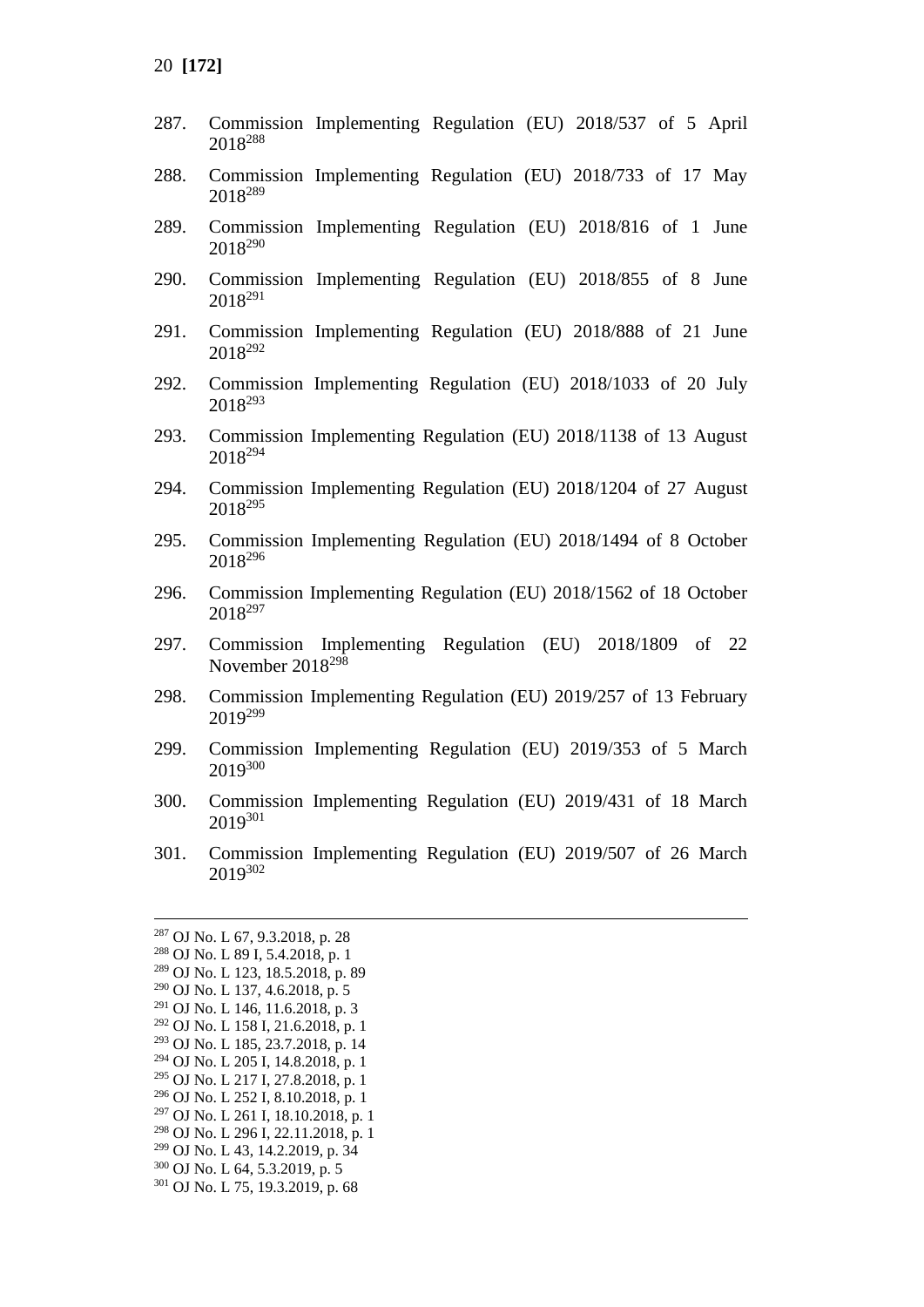- 302. Commission Implementing Regulation (EU) 2019/507 of 26 March 2019<sup>303</sup>
- 303. Commission Implementing Regulation (EU) 2019/555 of 5 April 2019<sup>304</sup>
- 304. Commission Implementing Regulation (EU) 2019/622 of 17 April 2019<sup>305</sup>
- 305. Commission Implementing Regulation (EU) 2019/663 of 25 April 2019<sup>306</sup>
- 306. Commission Implementing Regulation (EU) 2019/696 of 3 May 2019307
- 307. Commission Implementing Regulation (EU) 2019/791 of 16 May 2019<sup>308</sup>
- 308. Commission Implementing Regulation (EU) 2019/850 of 24 May 2019<sup>309</sup>
- 309. Commission Implementing Regulation (EU) 2019/1163 of 5 July 2019<sup>310</sup>
- 310. Commission Implementing Regulation (EU) 2019/1353 of 20 August 2019<sup>311</sup>
- 311. Commission Implementing Regulation (EU) 2019/1375 of 26 August 2019312
- 312. Commission Implementing Regulation (EU) 2019/1731 of 16 October 2019313
- 313. Commission Implementing Regulation (EU) 2019/1883 of 8 November 2019<sup>314</sup>
- 314. Commission Implementing Regulation (EU) 2020/184 of 11 February 2020<sup>315</sup>
- 315. Commission Implementing Regulation (EU) 2020/218 of 17 February 2020<sup>316</sup>
- 316. Commission Implementing Regulation (EU) 2020/259 of 25 February 2020<sup>317</sup>

 OJ No. L 85, 27.3.2019, p. 16 OJ No. L 85, 27.3.2019, p. 16 OJ No. L 97, 8.4.2019, p. 6 OJ No. L 108, 23.4.2019, p. 29 OJ No. L 112, 26.4.2019, p. 19 OJ No. L 116 I, 3.5.2019, p. 1 OJ No. L 129, 17.5.2019, p. 1 OJ No. L 139, 27.5.2019, p. 8 OJ No. L 182, 8.7.2019, p. 33 OJ No. L 217, 20.8.2019, p. 1 OJ No. L 223, 27.8.2019, p. 7 OJ No. L 264, 17.10.2019, p. 3 OJ No. L 290, 11.11.2019, p. 15 OJ No. L 38I , 11.2.2020, p. 1 OJ No. L 44, 18.2.2020, p. 15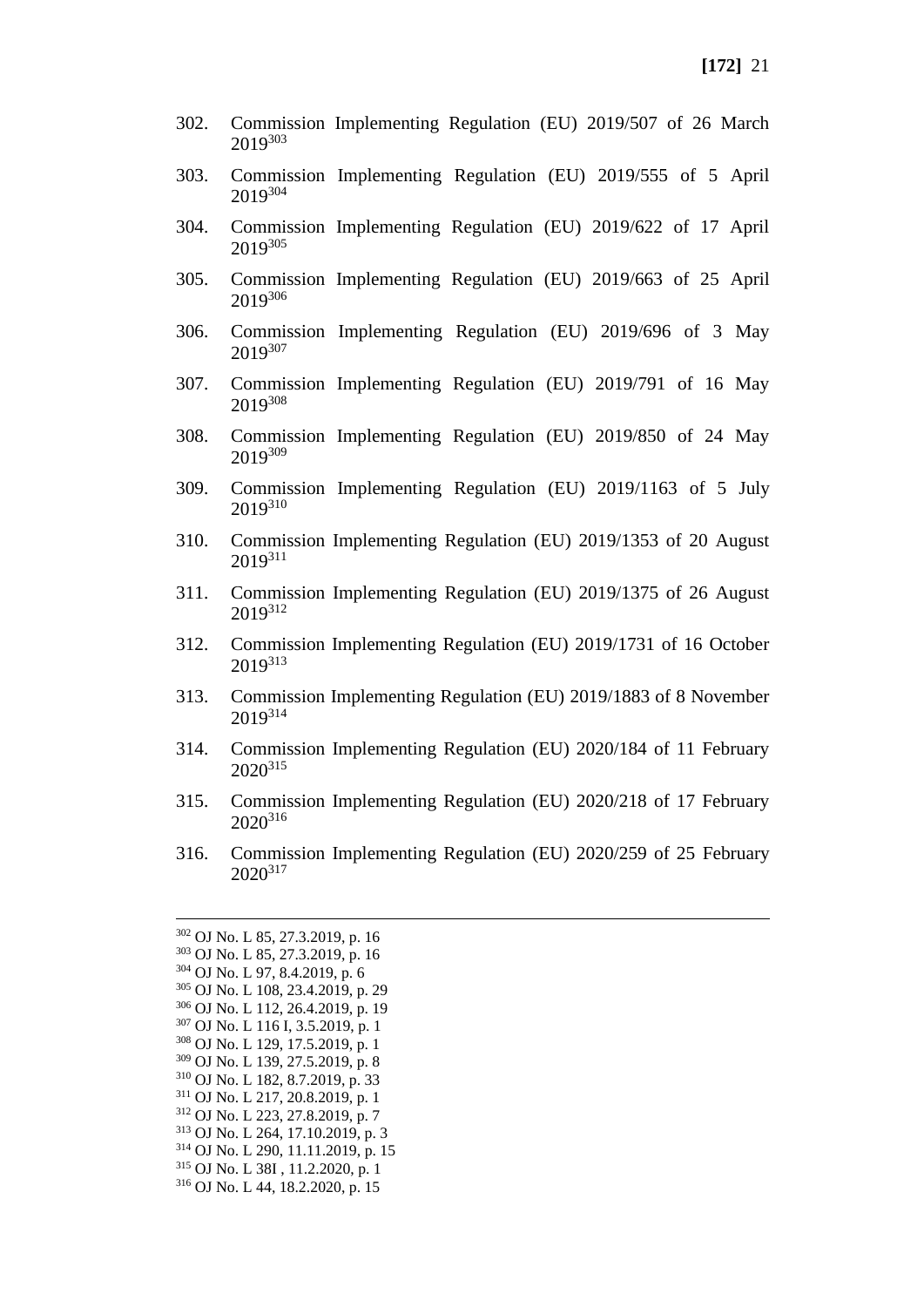- 317. Commission Implementing Regulation (EU) 2020/288 of 28 February 2020<sup>318</sup>
- 318. Commission Implementing Regulation (EU) 2020/390 of 10 March 2020<sup>319</sup>
- 319. Commission Implementing Regulation (EU) 2020/483 of 1 April 2020<sup>320</sup>
- 320. Commission Implementing Regulation (EU) 2020/706 of 26 May  $2020^{321}$
- 321. Commission Implementing Regulation (EU) 2020/1082 of 22 July 2020<sup>322</sup>
- 322. Commission Implementing Regulation (EU) 2020/1297 of 17 September 2020<sup>323</sup>
- 323. Commission Implementing Regulation (EU) 2020/1473 of 13 October 2020<sup>324</sup>
- 324. Commission Implementing Regulation (EU) 2021/350 of 25 February 2021<sup>325</sup>
- 325. Commission Implementing Regulation (EU) 2021/549 of 29 March 2021<sup>326</sup>
- 326. Commission Implementing Regulation (EU) 2021/589 of 9 April 2021<sup>327</sup>
- 327. Commission Implementing Regulation (EU) 2021/1016 of 21 June 2021<sup>328</sup>
- 328. Commission Implementing Regulation (EU) 2021/1460 of 9 September 2021<sup>329</sup>
- 329. Commission Implementing Regulation (EU) 2021/2108 of 29 November 2021<sup>330</sup>
- 330. Commission Implementing Regulation (EU) 2021/2311 of 22 December 2021<sup>331</sup>
- 331. Commission Implementing Regulation (EU) 2022/5 of 4 January 2022<sup>332</sup>

<sup>317</sup> OJ No. L 54, 26.2.2020, p. 29 <sup>318</sup> OJ No. L 61, 2.3.2020, p. 1 <sup>319</sup> *OJ No. L 74, 11.3.2020, p. 20* <sup>320</sup> OJ No. L 103, 3.4.2020, p. 1 <sup>321</sup> OJ No. L 164, 27.5.2020, p. 49 <sup>322</sup> OJ No. L 238, 23.7.2020, p. 82 <sup>323</sup> OJ No. L 303I , 17.9.2020, p. 1 <sup>324</sup> OJ No. L 334I , 13.10.2020, p. 1 <sup>325</sup> OJ No. L 68, 26.2.2021, p. 182 <sup>326</sup> OJ No. L 109, 30.3.2021, p. 77 <sup>327</sup> OJ No. L 125, 13.4.2021, p. 13 <sup>328</sup> OJ No. L 222I, 22.6.2021, p. 1 <sup>329</sup> OJ No. L 319, 10.9.2021, p. 1 <sup>330</sup> OJ No. L 429, 1.12.2021, p. 97 <sup>331</sup> OJ No. L 458 I, 23.12.2021, p. 1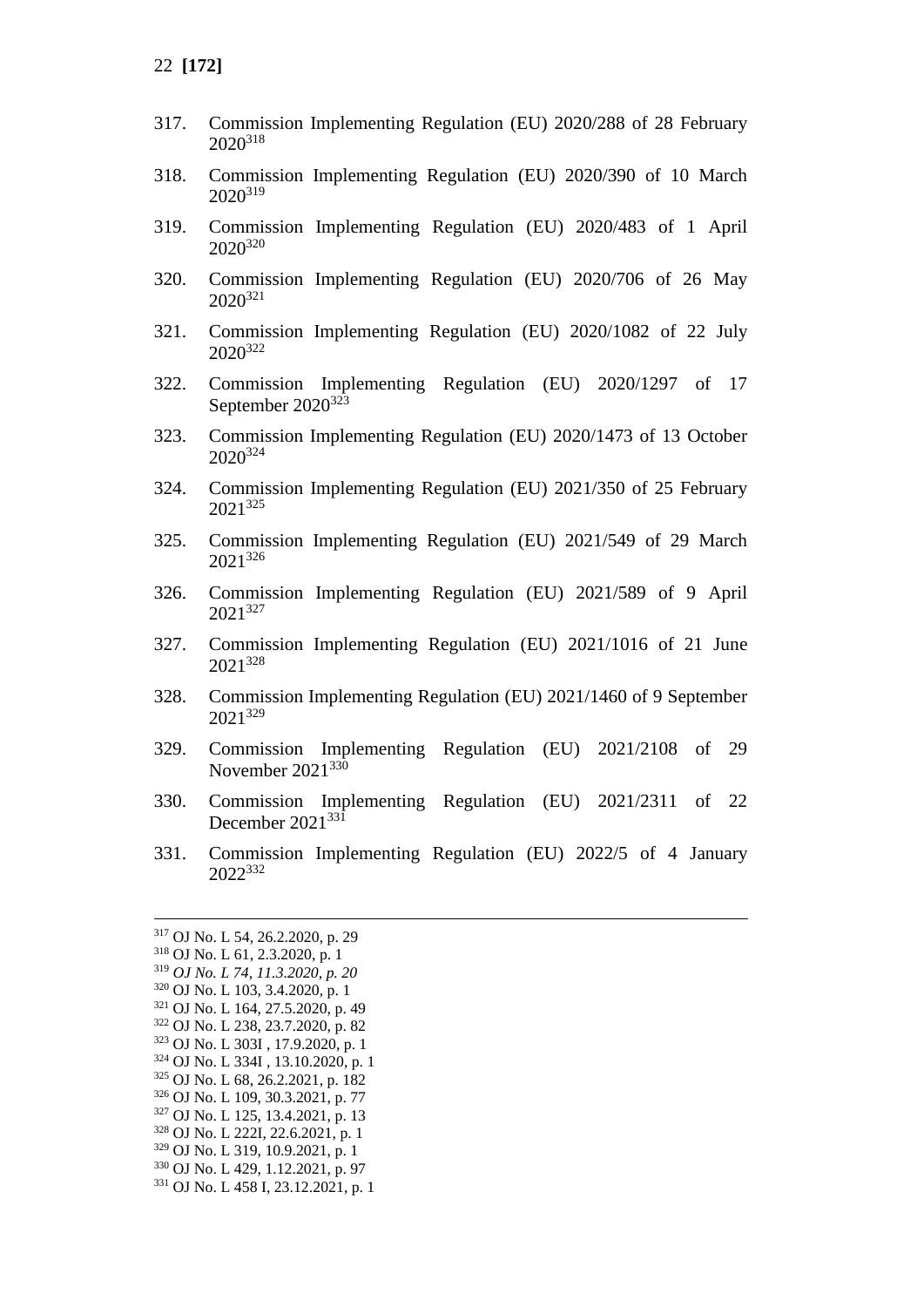- 332. Commission Implementing Regulation (EU) 2022/8 of 6 January <sup>333</sup>
- 333. Commission Implementing Regulation (EU) 2022/84 of 19 January <sup>334</sup>
- 334. Commission Implementing Regulation (EU) 2022/117 of 27 January <sup>335</sup>
- 335. Commission Implementing Regulation (EU) 2022/409 of 9 March
- 336. Commission Implementing Regulation (EU) 2022/413 of 10 March <sup>337</sup>

 OJ No. L 1, 5.1.2022, p. 9 OJ No. L 4, 7.1.2022, p. 1 OJ No. L 14, 21.1.2022, p. 4 OJ No. L 19, 28.1.2022, p. 65 OJ No. L 84, 11.3.2022, p. 18 OJ No. L 85, 14.3.2022, p. 1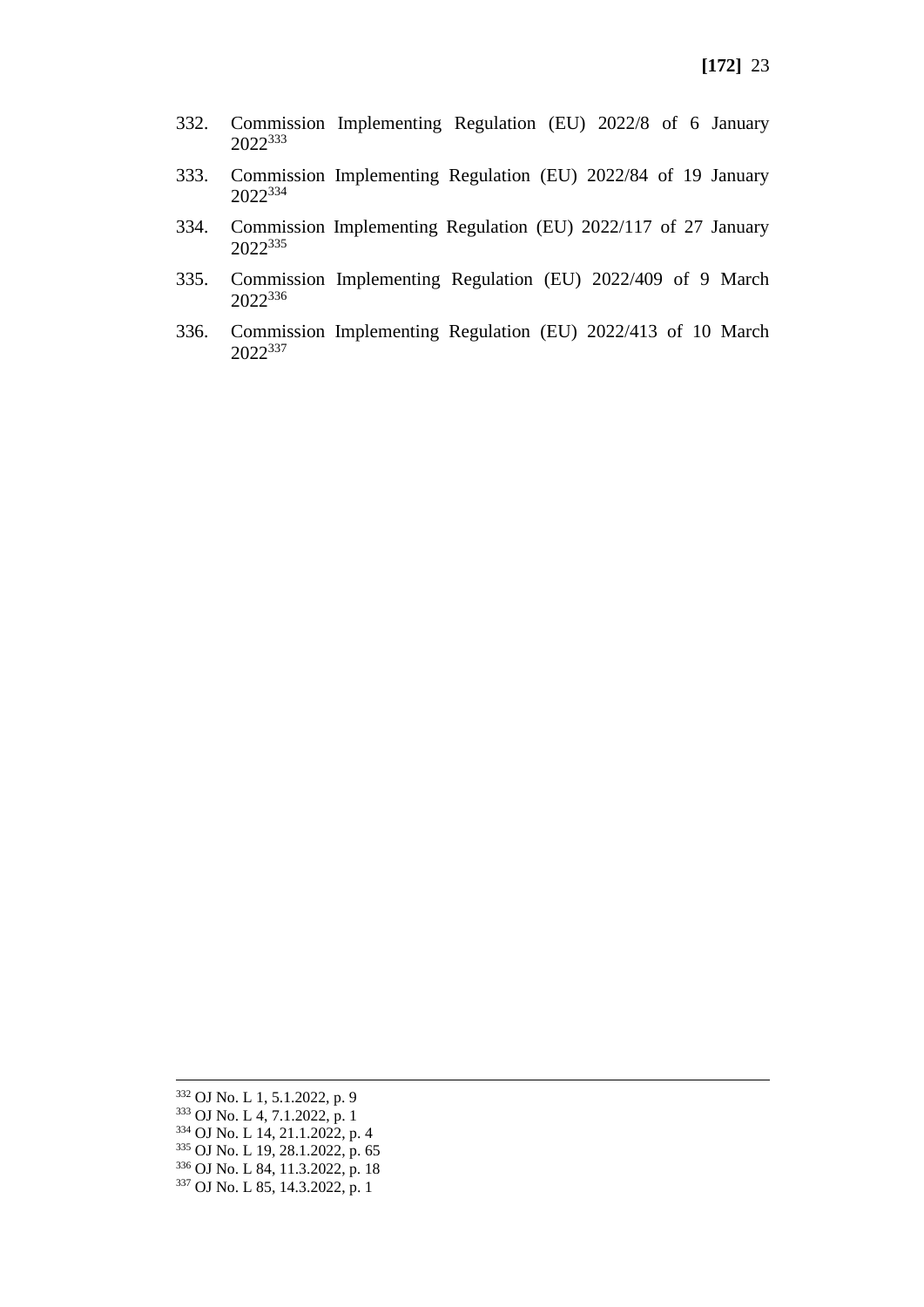

GIVEN under the Official Seal of the Minister for Finance, 21 March, 2022.

PASCHAL DONOHOE, Minister for Finance.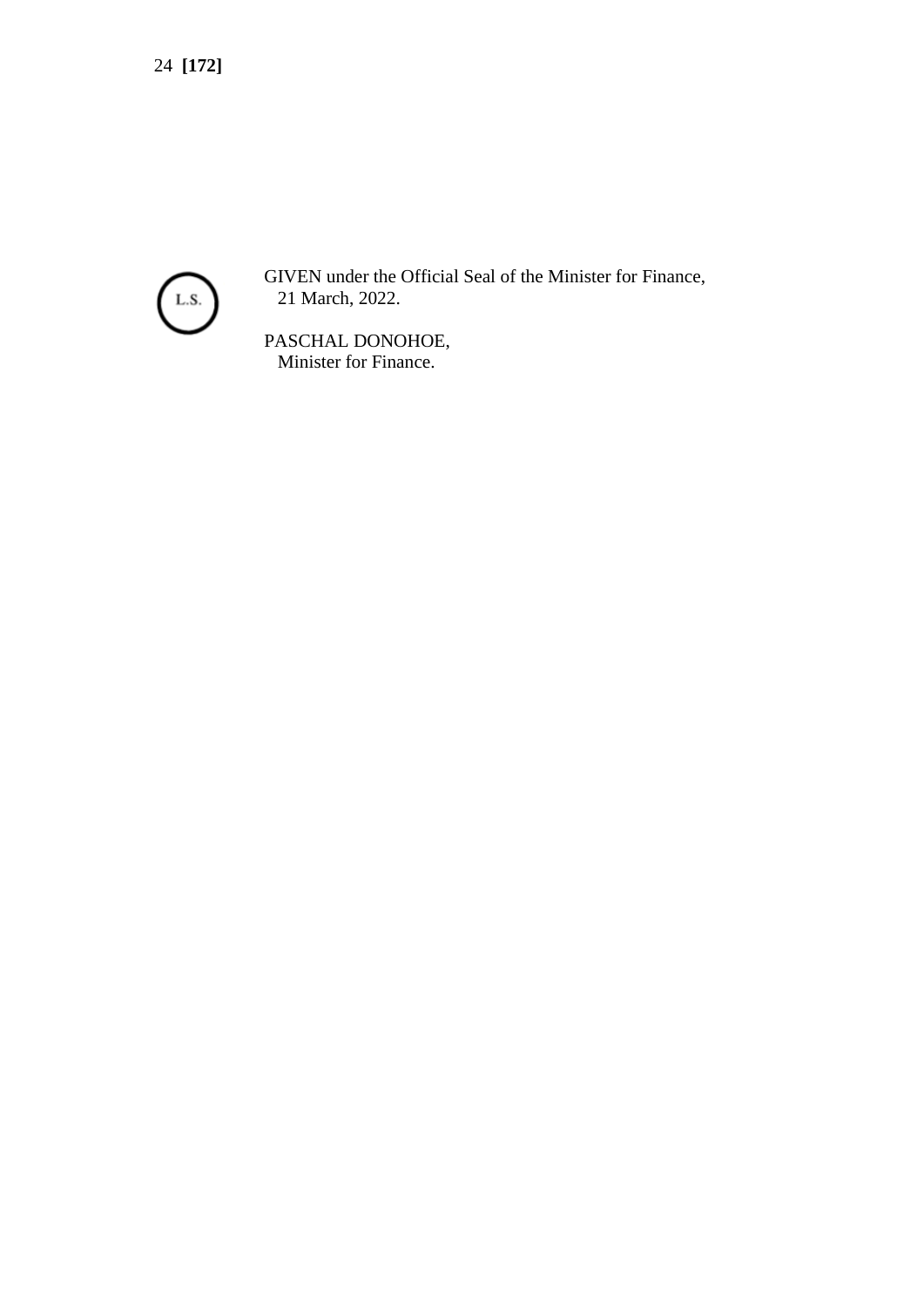#### EXPLANATORY NOTE

### (*This note is not part of the Instrument and does not purport to be a legal interpretation.*)

These Regulations provide for the enforcement of Council Regulation (EC) No. 881/2002 of 27 May 2002, as amended, regarding restrictive measures concerning ISIL (Da'esh) and

Al-Qaida Organisations.

Section 42 of the Criminal Justice (Terrorist Offences) Act 2005 creates an offence for breach of the provisions of these Regulations, provides for appropriate penalties, and empowers the Minister for Finance to make regulations providing for such incidental, supplementary and consequential provisions as appear to the Minister to be necessary.

The Regulations revoke a previous domestic instrument created under Section 42 of the Criminal Justice (Terrorist Offences) Act 2005 in relation to Council Regulation (EC) No. 881/2002 of 27 May 2002, as amended.